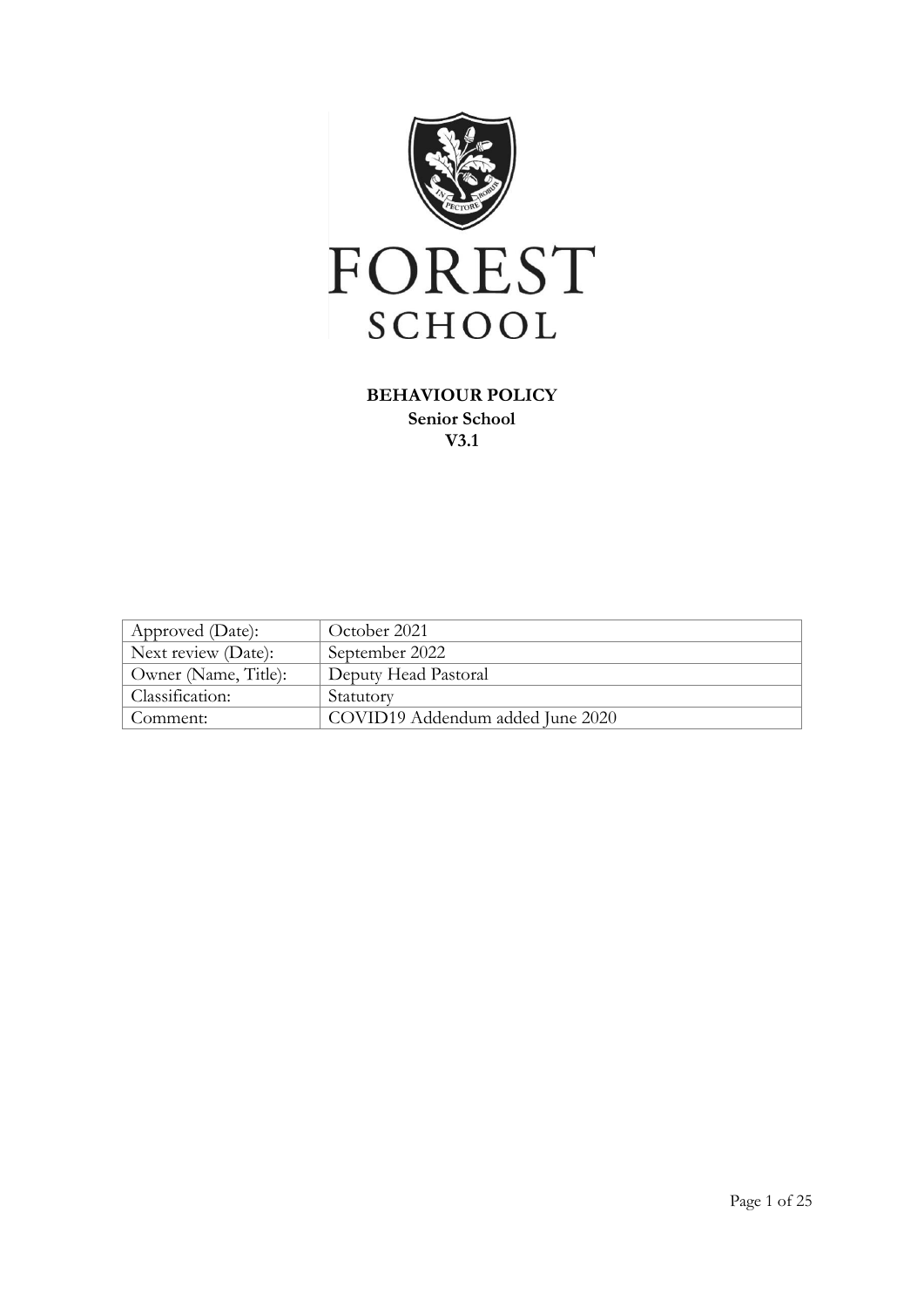# **CONTENTS**

| 2              |                                                   |  |
|----------------|---------------------------------------------------|--|
| $\mathcal{E}$  |                                                   |  |
| 4              |                                                   |  |
| 5 <sup>1</sup> |                                                   |  |
| 6              |                                                   |  |
| 7 <sup>7</sup> |                                                   |  |
| 8              | SANCTIONS IN RELATION TO THE FOREST COMMUNITY  15 |  |
| 9              |                                                   |  |
| 10             |                                                   |  |
|                |                                                   |  |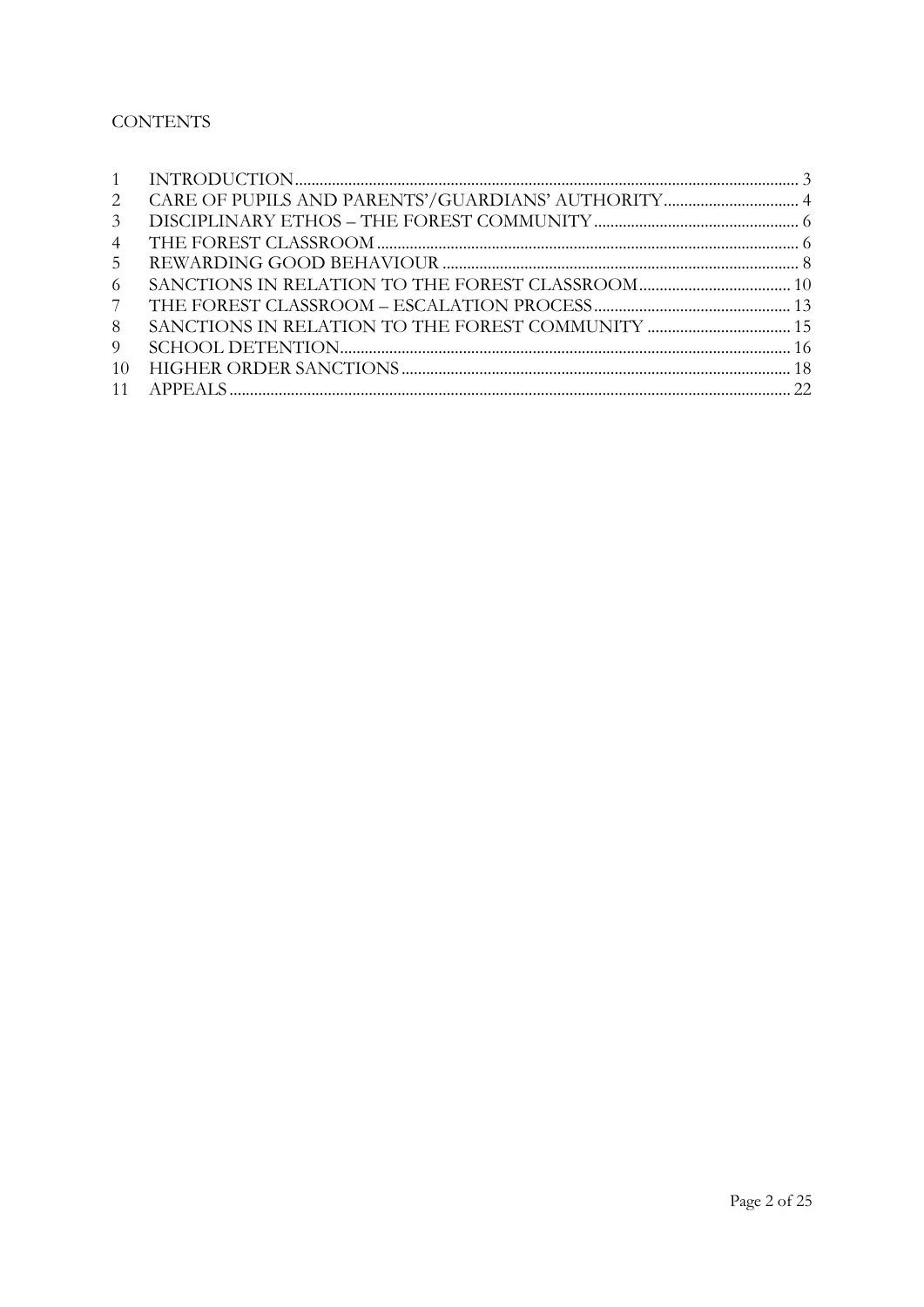## <span id="page-2-0"></span>**1 INTRODUCTION**

- $1.1$ This policy should be read in conjunction with the; School Rules Safeguarding and Child Protection Policy Teaching and Learning Policy Safe Handling: Searches, Contact and Restraints Policy Anti-Bullying Policy E-Safety Policy Substance Education and Management Policy Educational Visits Policy Appeal against Exclusion Procedure Responsible Use Policy Entry Acceptance Form
- 1.2 The ethos and principles upon which the School is run are reflected in the Behaviour Policy and School Rules, which are reviewed annually. A copy of the expectations of the Forest Classroom and Forest Learner are provided to all pupils at the start of each Michaelmas Term.
- 1.3 Underlying principles are also to be found in the policies concerning access, attendance, admissions and retention, equal opportunities, behaviour in the School community, the School's use of rewards and sanctions, the use of force to control or restrain pupils, drugs and prohibited substances.
- 1.4 Forest School recognises that positive and negative behaviour happens within a context, and in particular looks for reasons why there might be a pattern of poor behaviour relating to one or more pupils. We feel that this is important to understand the context and be able to put in place the most appropriate support and other measures which may include sanctions.
- We are mindful of our duties under the Equality Act 2010 when considering the context of  $1.5$ a pupil's behaviour. On occasion, behavioural issues might give cause to suspect that a child is suffering or likely to suffer harm, and the Policy is therefore linked to the School's Safeguarding and Child Protection Policy.
- Corporal punishment is forbidden by law. A teacher is not allowed to use any degree of  $1.6$ physical contact which is deliberately intended to punish a pupil, or which is primarily intended to cause pain, injury or humiliation.
- This policy has regard for the non-statutory advice Behaviour and Discipline in schools 1.7 January 2016 – the Department for Education.
- 1.8 All staff must report any physical restraint on a pupil to the pastoral office. For more information on physical restraint please refer to the Safe Handling, Searches, Contact and Restraints Policy on the staff intranet under policies.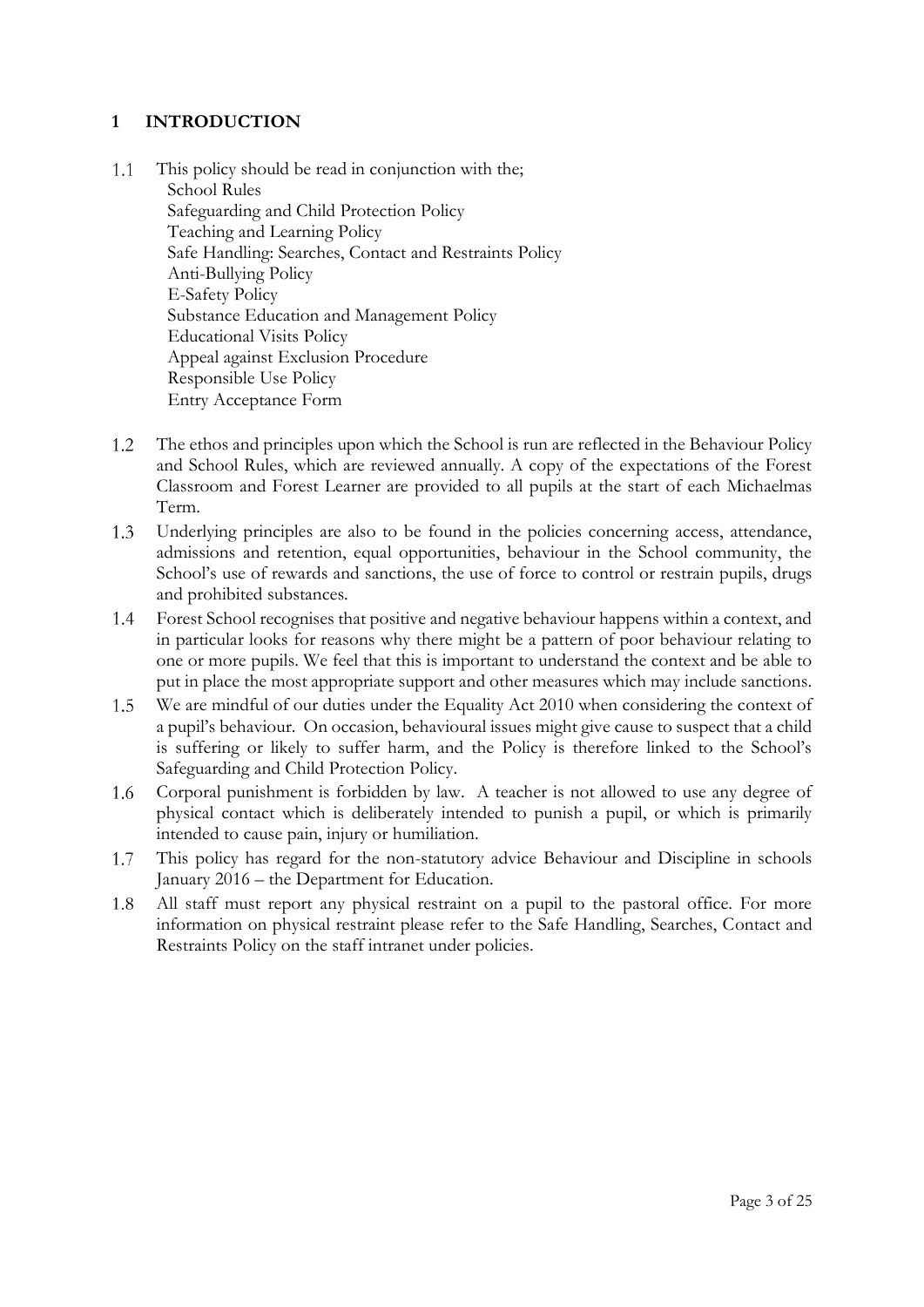## <span id="page-3-0"></span>**2 CARE OF PUPILS AND PARENTS'/GUARDIANS' AUTHORITY**

2.1 Upon signing the Entry Acceptance Form, parents authorise the Warden and staff to whom the supervision of pupils has been delegated while in loco parentis to take and/or authorise in good faith all decisions that safeguard and promote the proper welfare and education of the pupil. Parents' consent to such physical contact as may be lawful, appropriate and proper for teaching or to provide comfort to a pupil in distress or to maintain safety. Corporal punishment is not used. Parents also consent to emergency medical treatment where certified by a doctor or the School's medical staff to be necessary for the safety of a pupil and if a parent cannot be contacted in time.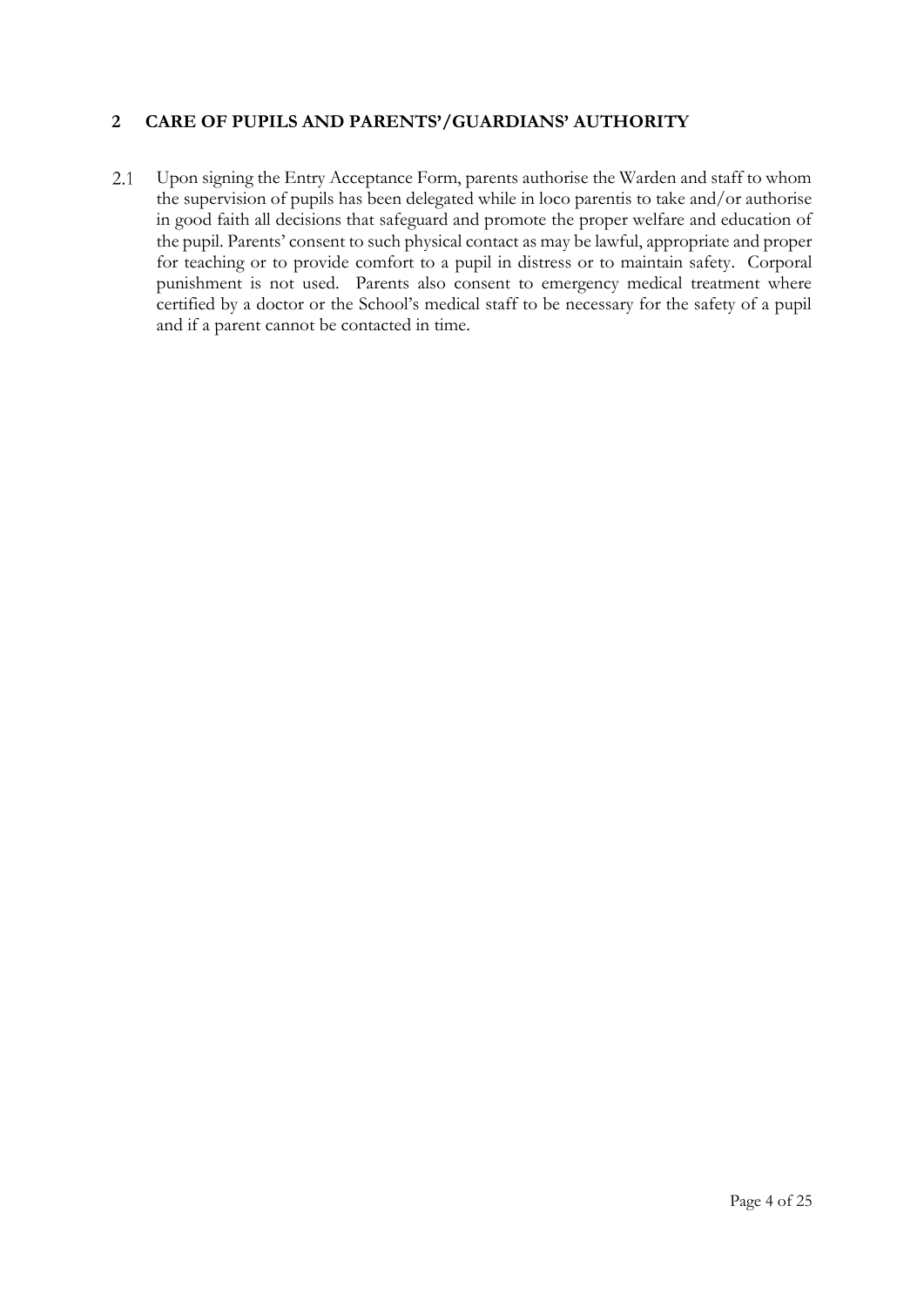## **3 DISCIPLINARY ETHOS – THE FOREST COMMUNITY**

- 3.1.1 The Forest Community places the highest possible premium on three broad values which form the basis of Forest's Behaviour Policy:
	- Respect for Self
	- Respect for Others
	- Respect for the School
- 3.1.2 Forest recognises that the maintenance of high expectations, mutual respect and an inclusive environment is of paramount importance for the wellbeing and holistic development of pupils. Forest therefore aims to promote outstanding behaviour.

### EXPECTATIONS

- $3.2$ Pupil behaviour is reinforced by a system of rewards (and where necessary sanctions) which helps motivate pupils, and in turn creates an environment where pupils learn to value themselves and others and show themselves capable of maintaining self-discipline (see Rewards and Sanctions).
- Pupils are encouraged to build good social relationships and to behave considerately towards  $3.3$ others inside or outside the School.
- $3.4$ The School will provide effective pastoral care and opportunities to help build these relationships. We expect all relationships to be positive and respectful. All pupils, staff, parents and others should work together in a spirit of co-operation and understanding inside and outside the classroom.
- Explicit guidance about School Rules is offered and behaviour expectations are made clear  $3.5$ as part of the induction process for new pupils and new staff.
- The School is primarily a place of work. Everyone's appearance and conduct around School  $3.6$ should be appropriate to a formal work place setting. The School Uniform Guidelines provide full details of our expectations as published on the parent portal and pupil dashboard.
- We consider specific School Rules to be a matter of common sense (see School Rules),  $3.7$ although we have well-defined policies towards particular areas of behaviour (see Anti-Bullying Policy).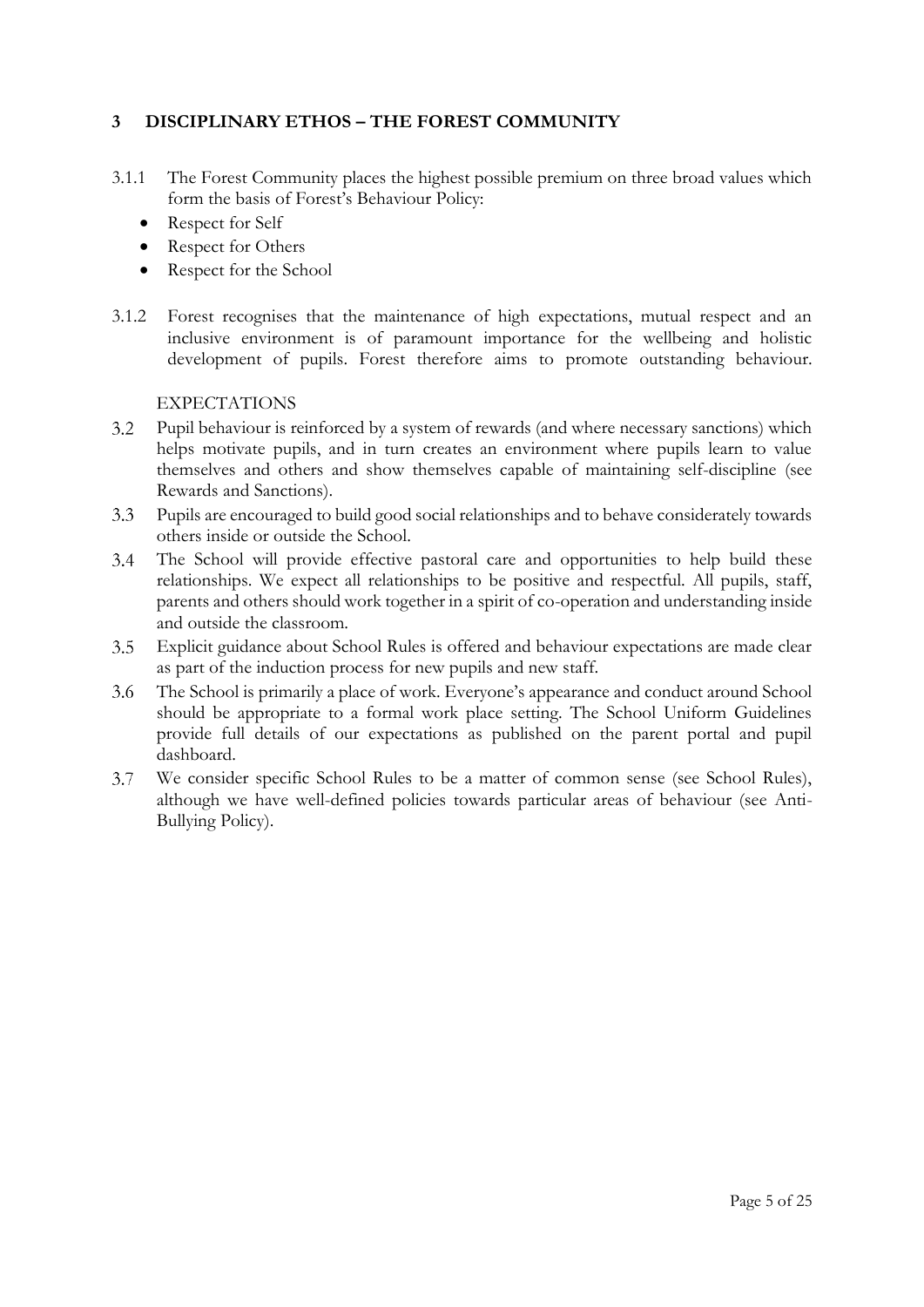## <span id="page-5-0"></span>**4 THE FOREST CLASSROOM**

- A Forest education encourages the development of young people through learning. We are 4.1 a school community which values the following as contributors to the achievement and development of our pupils:
	- GROWTH
	- HARD WORK
	- RESPONSIBILITY
	- COMMUNITY
	- LEARNING
	- DIVERSITY
	- WELLBEING
- $4.2$ These all contribute to the development of Forest Learners who, in terms of their learning:
	- Take responsibility
	- Know where they are going
	- Know how to get there
- $4.3$ In the Forest classroom outstanding learning behaviour comes from pupils understanding their responsibilities, developing learning skills and adopting a serious attitude towards their academic work. Excellent behaviour is therefore expected of all Forest pupils to help create a positive and safe learning environment in every lesson – whether taught, covered or invigilated. These minimum expectations are outlined below under the four Learning Behaviour Standards, each an integral part of the Forest Learner:

#### $4.4$ Standard 1: RESPONSIBILITY FOR MY BEHAVIOUR

There are basic rules of conduct required of all pupils in every lesson.

As a Forest Learner I will:

- Show respect for the teacher and all others in the class
- Arrive on time
- Be dressed correctly according to the school's dress code
- Set myself up for work with the correct equipment
- Arrive with homework complete and ready to hand in, or set preparation done
- Remain seated unless instructed otherwise
- Work very hard for the duration of the lesson
- Not disrupt the lesson in any way
- Not eat, chew gum or drink (except cold water, though not in labs)
- Not talk or call out in a lesson whilst the teacher or another pupil is speaking
- Only use my device, phone or headphones when it is the appropriate tool for a specific task and allowed by the teacher, and in line with the Acceptable Use Policy
- Ensure the lesson ends in an orderly fashion leaving the room tidy and ready for the next class

#### Standard 2: RESPONSIBILITY FOR ENGAGING IN MY LEARNING4.5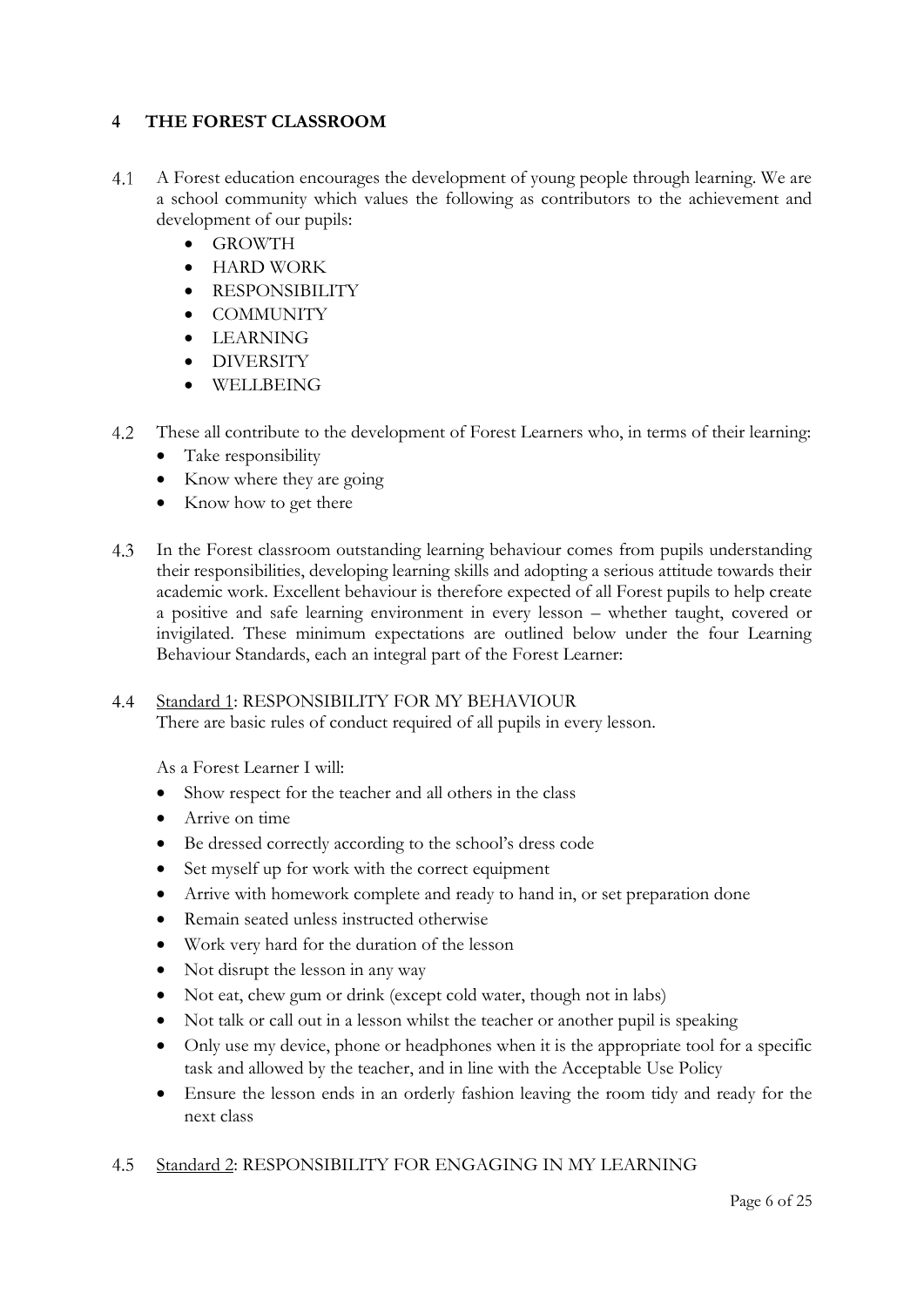Full engagement in learning is required as soon as you enter the classroom.

As a Forest Learner I will:

- Recognise that the teacher is in charge of the lesson but I am in charge of my own learning
- Start work immediately as instructed
- Remind myself regularly of the purpose and importance of my learning
- Ensure I am aware of the lesson's learning intentions
- Comply with the teacher's instructions straightaway
- Demonstrate required self-discipline to develop good work habits
- Understand that the habits of hard work need to be practised in every lesson

#### Standard 3: RESPONSIBILITY FOR OTHERS' LEARNING  $4.6$

Learning with others in a Forest classroom brings with it responsibilities.

As a Forest Learner I will:

- Allow other pupils to make the best possible progress
- Show respect for the learning process in the classroom
- Show consideration and kindness to others throughout the lesson
- Learn by listening to others
- Actively contribute to the group's collective learning by offering views or asking questions
- 4.7 Standard 4: RESPONSIBILITY FOR MY ACADEMIC PROGRESS Forest Learners adopt an active learning mindset to make best progress.

As a Forest Learner I will:

- Make the most of myself in the classroom
- Become a better learner by developing specific transferable learning skills
- Take on new challenges continuously
- Be prepared to 'feel comfortable being temporarily uncomfortable' as I explore which skills and learning strategies to use
- Understand that as a learner I am never defined by a grade, but by my progress learning is life-long
- Receive and act on feedback from my teachers
- Understand that hard work is rewarding but does not necessarily offer its rewards easily or quickly
- Know what successful progress requires of me in the lesson
- Engage in the lesson as both an independent learner and a collaborative learner as required.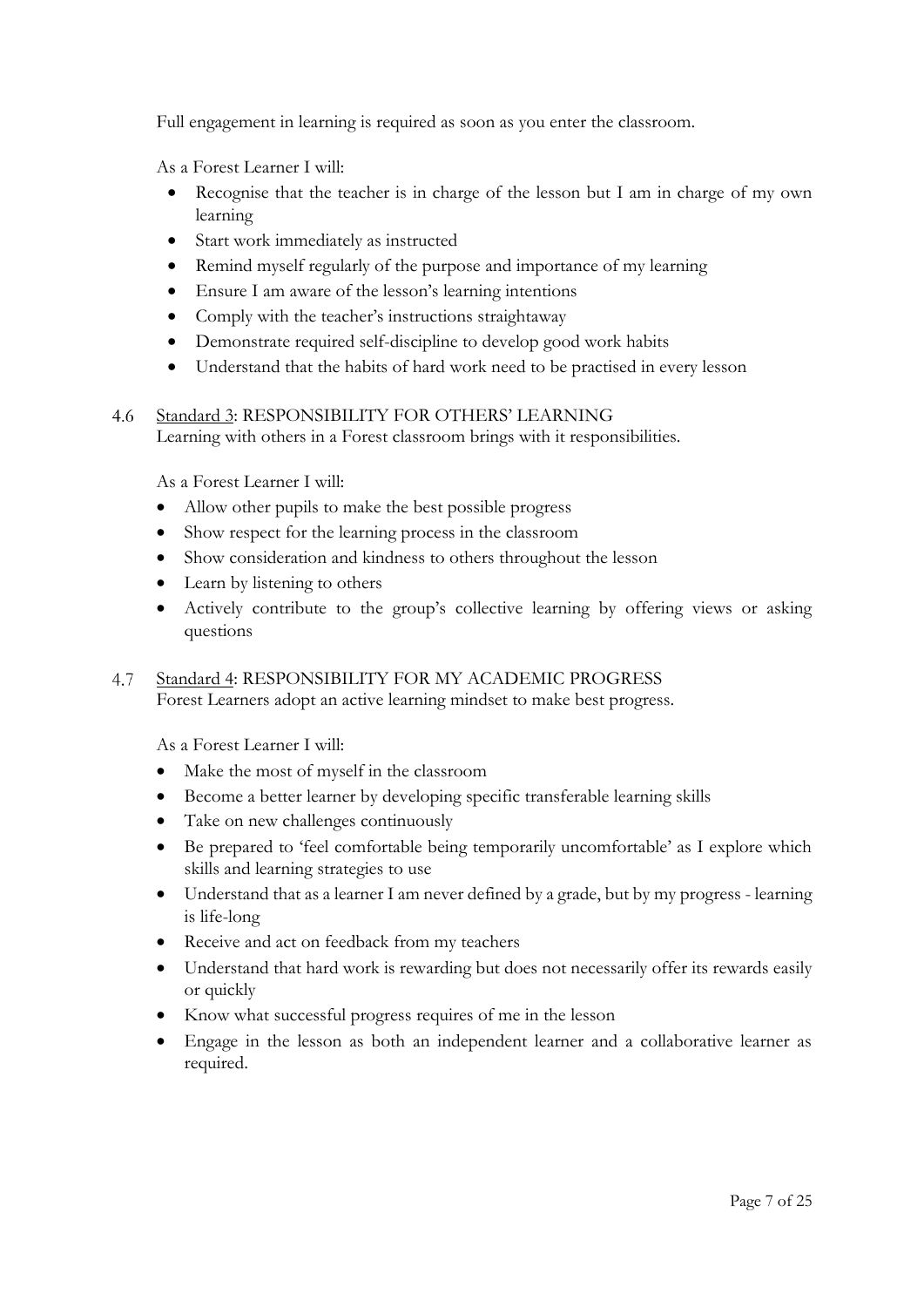## <span id="page-7-0"></span>**5 REWARDING GOOD BEHAVIOUR**

The School seeks to encourage best behavioural and academic progress.

#### $5.1$ GENERAL PRINCIPLES

- 5.1.1 Excellence is recognised most commonly with positive, verbal comments to a pupil from the teachers and pastoral staff who work closely with them in the form of personal conversations, progress reviews, and public recognition in front of other pupils.
- 5.1.2 Other forms of reward may include:
	- written comments on his or her work
	- teacher's rewards
	- Commendations
	- School Colours
	- House Rewards and departmental rewards
	- acknowledgements from the Heads of Section, Deputy Heads, Deputy Warden and Warden
	- informing parents of a pupil's excellence by individual letter or newsletter
	- achievements published on the School website
	- promotion of pupils to positions of responsibility
	- academic and industry prizes awarded on Commemoration Day.
- 5.1.3 Excellence in all other specific areas (sport, music and drama, for example) is publicly recognised and recorded in Assemblies. Tutors and Heads of House keep detailed records of all of the above and ensure that these achievements are suitably noted in end-of-term reports, in School recommendations and references.

#### $5.2$ COMMENDATIONS

- 5.2.1 These are electronic entries on the School database. High accumulation of Commendations will be recognised through Commendation Badges.
- 5.2.2 There are Bronze (15), Silver (30), Gold (45) and Platinum (60) Commendation Badges. Bronze and Silver badges will be issued by Heads of House. The Gold badge will be issued by the relevant Head of Section and will be accompanied by a  $\ell$  2 Tuck Shop voucher. The Platinum Badge will be issued by the Warden and will be accompanied by a  $f<sub>10</sub>$  book voucher. Parents will be able to see when Commendations are awarded via the Parent Portal.

### 5.2.3 Awarding of Commendations

Commendations are awarded in line with the values highlighted in 'The Forest Classroom':

- GROWTH
- HARD WORK
- RESPONSIBILITY
- COMMUNITY
- LEARNING
- DIVERSITY
- WELLBEING.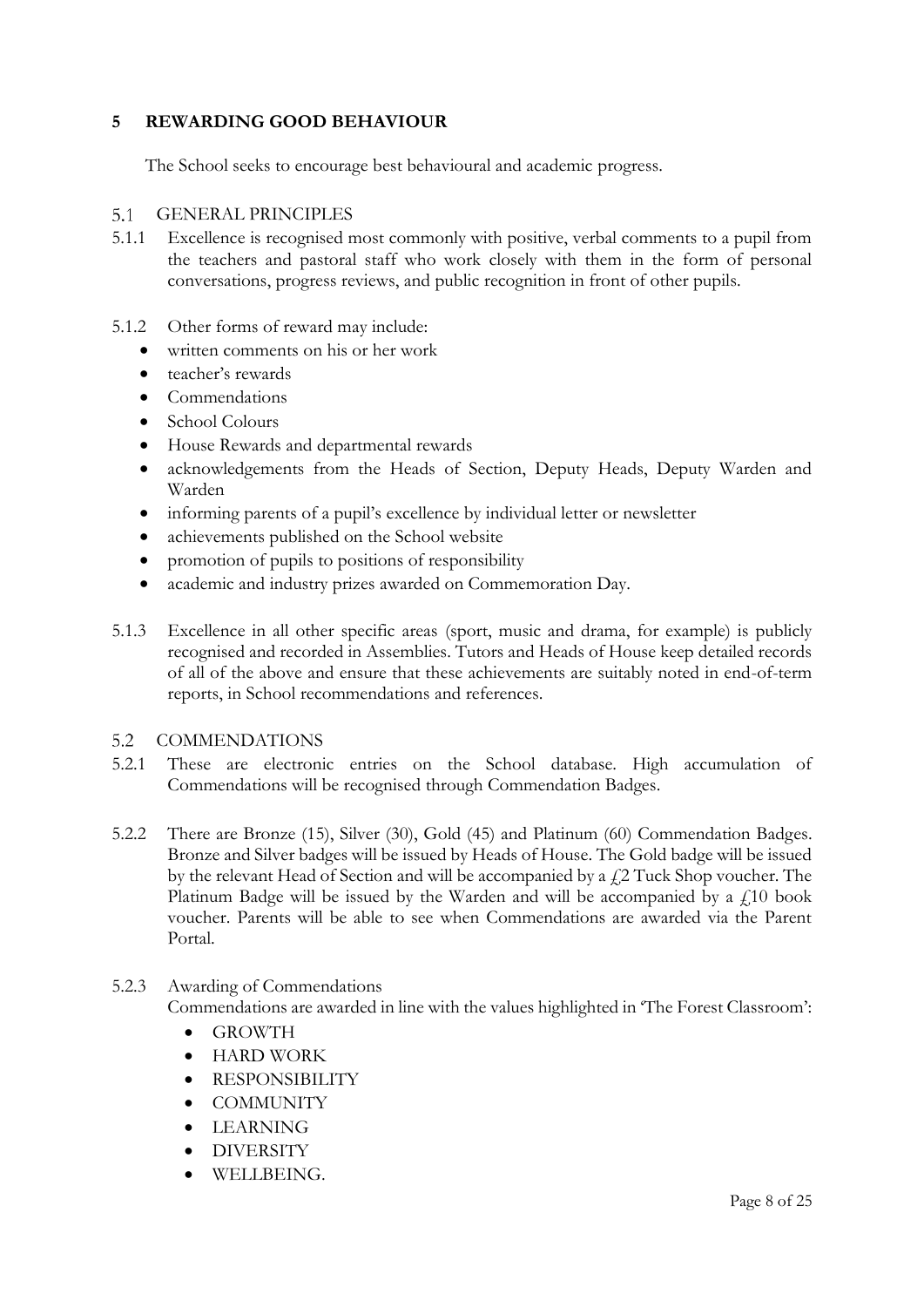5.2.4 Commendations should be awarded in recognition of excellent application of the values inside and/or outside of the classroom.

#### $5.3$ ACADEMIC PRIZES

5.3.1 As part of our rewards structure, students in Y7-13 are awarded prizes in an annual prize giving ceremony held in Trinity Term. Prizes celebrate exceptional achievement across a wide range of areas. In Y7-11, prizes are awarded for academic achievement, the Forest Learner, and progress. In Y12-13, prizes are awarded by departments for excellence in curriculum areas. Across Y7-13 prizes are awarded for pupils who have excelled in the cocurricular. Although the nature of prizes is reviewed on an annual basis, many prizes are awarded as legacy bequests and bear the name of Old Foresters and institutions with a long-standing relationship with the School. In addition to recognizing excellence, it is hoped that the prizes also connect current Forest pupils with the School's heritage and values.

#### $5.4$ OTHER REWARDS

5.4.1 High achievement in extra-curricular activities such as music, drama, art, sport, maths and science Olympiads, etc. are rewarded with Half and Full School Colours, medals, cups, badges and certificates issued by organising bodies. Successful pupils will normally receive such recognition in Assemblies, even if the award has already been celebrated elsewhere.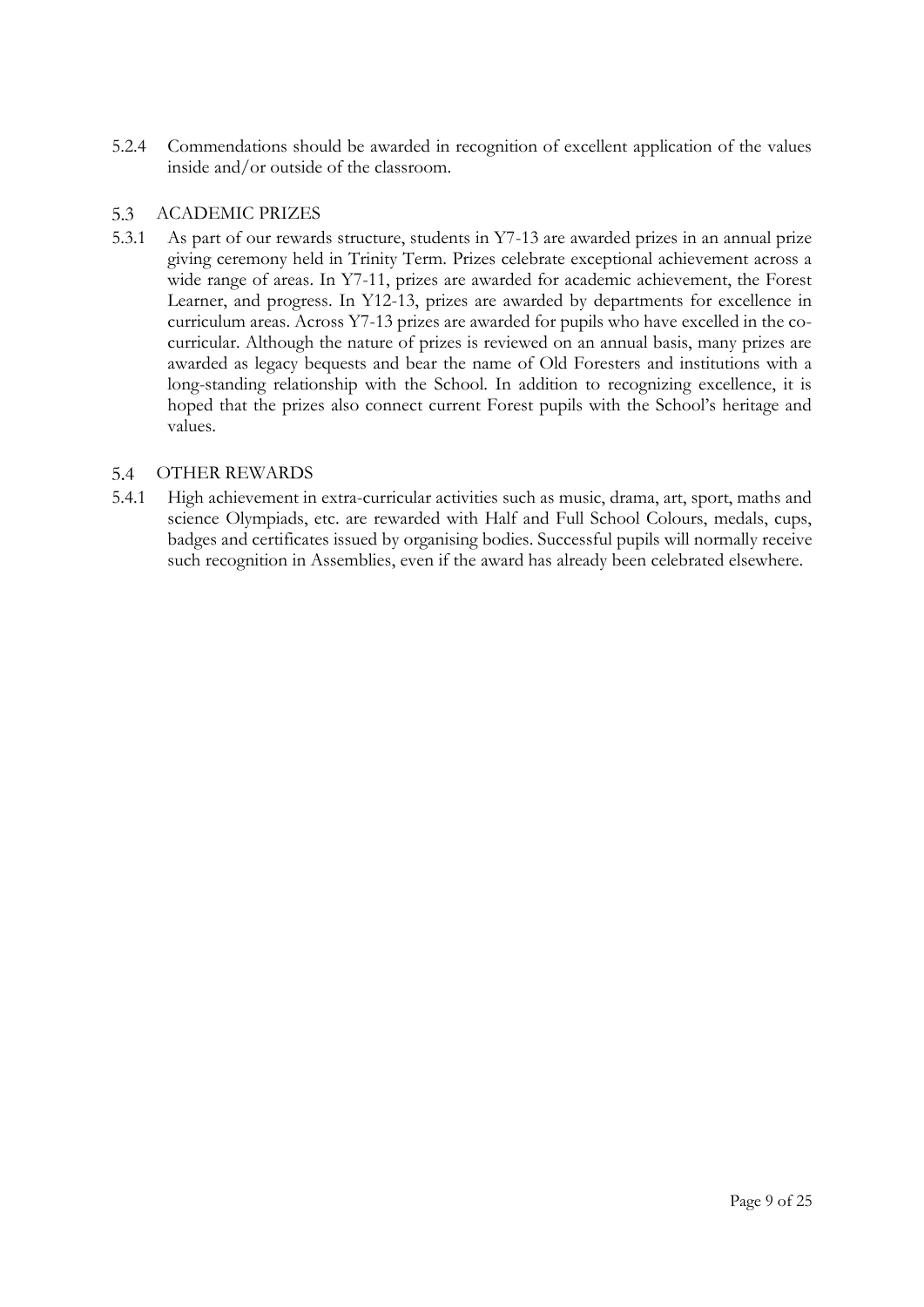## <span id="page-9-0"></span>**6 SANCTIONS IN RELATION TO THE FOREST CLASSROOM**

#### THE RESPONSIBILITY OF THE SUBJECT TEACHER 6.1

6.1.1 Responsibility for outstanding classroom management primarily lies with the Subject Teacher. High expectations, positive interactions, meaningful micro-connections and an unfailing belief in all pupils are the foundation of successful behaviour management and serve to build and maintain strong relationships between teachers and pupils. Subject Teachers are encouraged and empowered to utilise a range of pro-active strategies to uphold the standards of the Forest Classroom and promote the skills required to be an outstanding Forest Learner. A key part of this is expert teaching and learning as laid out in the Teaching and Learning Policy. Subject Teachers are expected to be familiar with the details of the Teaching and Learning Policy and to implement it consistently to ensure pupils are exhibiting good learning behaviours in lessons.

#### $6.2$ PROFESSIONAL CONVERSATION

- 6.2.1 Formal sanctions should be used when, despite the building of positive relationships, clearly communicating our expectations and utilisation of teaching and learning strategies, the behaviour of a pupil falls below expectation.
- 6.2.2 The Subject Teacher should formally re-state expectations very clearly through a formal PROFESSIONAL CONVERSATION. This might include the following type of behaviour (not exhaustive): lateness (first offence), incorrect uniform (first offence), running in the corridor, pushing in the lunch queue, forgetting resources, missing of work deadlines, disruption, or work is not of a satisfactory standard. The Professional Conversation is designed to reaffirm expectations and for the pupil to reflect upon their learning behaviour, choice of actions and/or conduct.
- 6.2.3 The Subject Teacher may decide to have this Professional Conversation during the lesson, after the lesson or at some other planned time, and the teacher should record that the conversation took place for their own records. It is expected that most behaviour discussed will not be repeated further. It is important the subject teacher highlights that a professional conversation took place to make it explicitly clear to the pupil and they understand their responsibilities of their actions and choices within this.

### WHO DEALS WITH IT: Subject Teacher

#### $6.3$ LUNCHTIME REFLECTION

- 6.3.1 The next stage applies to behaviour that is not commensurate with our high expectations and has become repeated or persistent over a series of lessons **or** the pupil's disregard of instructions after the initial professional conversation has been conducted.
- 6.3.2 Teachers are encouraged to issue Lunchtime Reflections when necessary, for instance, (not exhaustive): continued shouting out, continued failure to follow instructions, continued failure to complete satisfactory work, repeated disruption of others' learning in the classroom, incorrect uniform (repeated offence), mobile phone sanction (2nd offence).
- 6.3.3 Such repeated behaviour should now result in the issuing of a Lunchtime Reflection via iSAMs. Subject Teachers are asked to briefly state the reason for the Lunchtime Reflections and if applicable ensure it is stated that a professional conversation took place.
- 6.3.4 The Lunchtime Reflection is a centralised school sanction following a series of measured and proportionate interventions in the classroom or learning environment which have not seen a required change in behaviour. They are held on Tuesday and Thursday lunchtimes (12.55pm – 1.25pm) and supervision is noted in the duty schedule.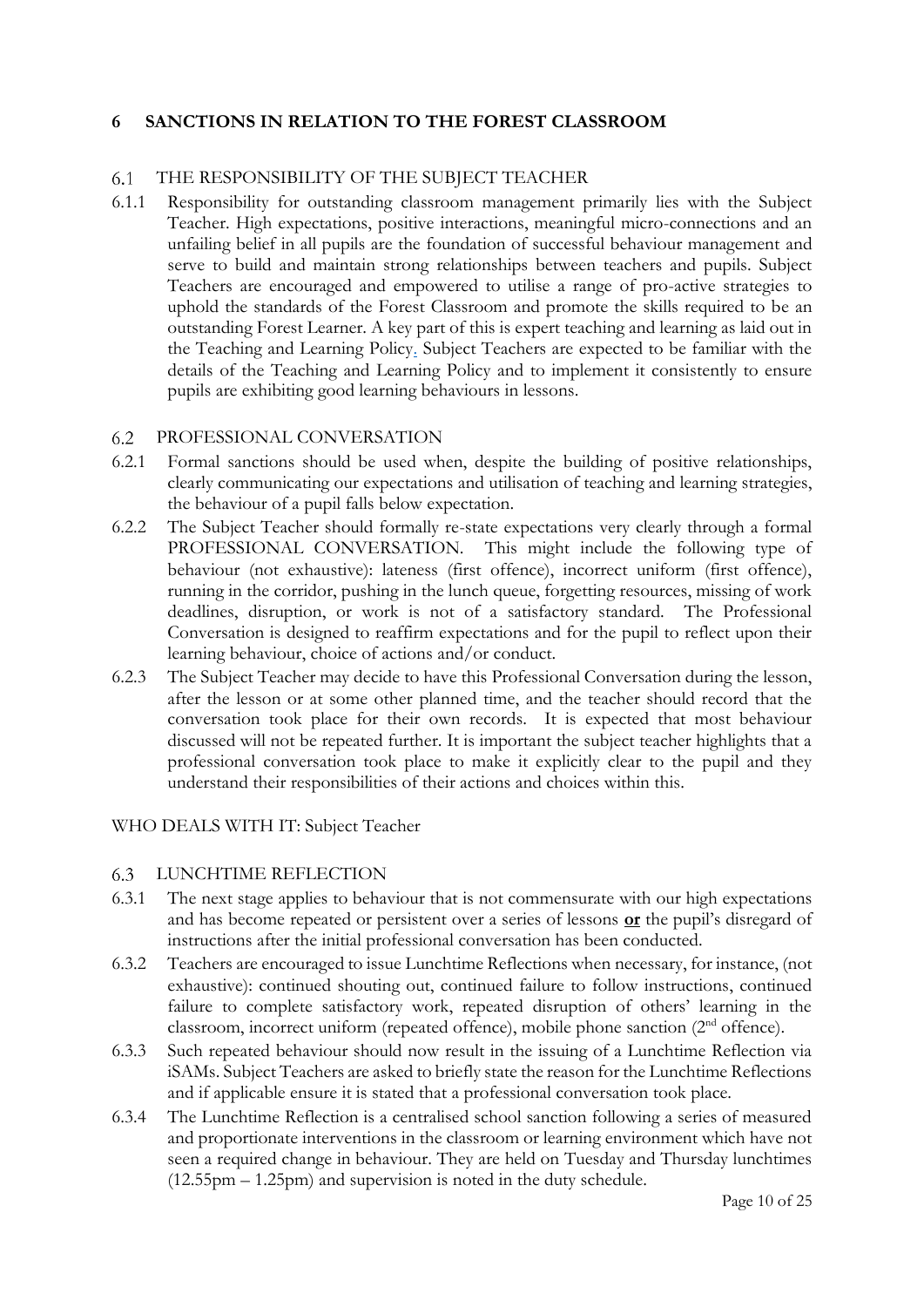- 6.3.5 There are three Lunchtime Reflection Rooms; Lower School, Middle School and Sixth Form. During the Lunchtime Reflections, pupils will be asked to formally reflect upon their behaviour and choice of actions.
- 6.3.6 The written reflection will be sent to the Subject Teacher that issued the Lunchtime Reflection.
- 6.3.7 The Subject Teacher is expected to read the reflection, acknowledge receipt when they next see the pupil and, most importantly, use it to manage the pupil's improvement and progress as they move forward from the incident/s. The Lunchtime Reflections are recorded via iSAMs and will generate an automatic e-mail notification to the pupil, the Tutor and relevant Heads of House. Parents will be able to track Lunchtime Reflection via the Parent Portal.

WHO DEALS WITH IT: Subject Teacher WHO IS INFORMED: Tutor, Head of House

- $6.4$ DEPARTMENTAL INTERVENTION (Individual Behaviour)
- 6.4.1 In certain cases, a Subject Teacher may feel that the behaviour of an individual pupil is more serious than the Lunchtime Reflection threshold. In such cases, the Subject Teacher should discuss the behaviour with the relevant Head of Department, who is responsible for the teaching and learning in that particular subject.
- 6.4.2 The HoD will in turn discuss the matter with the relevant Head of House (who is responsible for the overall pastoral and academic progress of the pupil).
- 6.4.3 The two Middle Leaders will agree upon the way forward together best suited for that pupil. The Head of House will, in most cases, arrange to see the pupil (and communicate with parents). Meanwhile, the Head of Department will feedback to the Subject Teacher and provide support/guidance, as required. If the Middle Leaders cannot agree the most appropriate response, for example School Detention, the matter must be referred to the Head of Section to make the final decision.

WHO DEALS WITH IT: Subject Teacher, Head of Department, Head of House WHO IS INFORMED: Tutor, Head of Section

#### 6.5 DEPARTMENTAL INTERVENTION (Group Behaviour)

- 6.5.1 On rare occasions, when it is felt that a number of individuals are misbehaving or the behaviour of a large number of pupils falls below expectations in a lesson, the Subject Teacher should seek immediate departmental support. It is not effective to issue class/large number of sanctions.
- 6.5.2 After the lesson, the Subject Teacher should meet with the Head of Department to discuss the lesson. The Head of Department should support by arranging to meet the pupils involved in any poor behaviour. It is important that the Subject Teacher also attends this meeting. Expectations should be very clearly re-set and pupils informed that sanctions – on an individual basis – will result if poor behaviour is repeated. The Head of Department will liaise closely with the Head of Section who will contact parents.

WHO DEALS WITH IT: Subject Teacher, Head of Department, Head of Section WHO IS INFORMED: Tutor, Head of House, Head of Section, Parents

- 6.6 DEPARTMENTAL INTERVENTION (Lunchtime Reflections)
- Page 11 of 25 6.6.1 With respect to the Forest Classroom, the role of the Head of Department is to ensure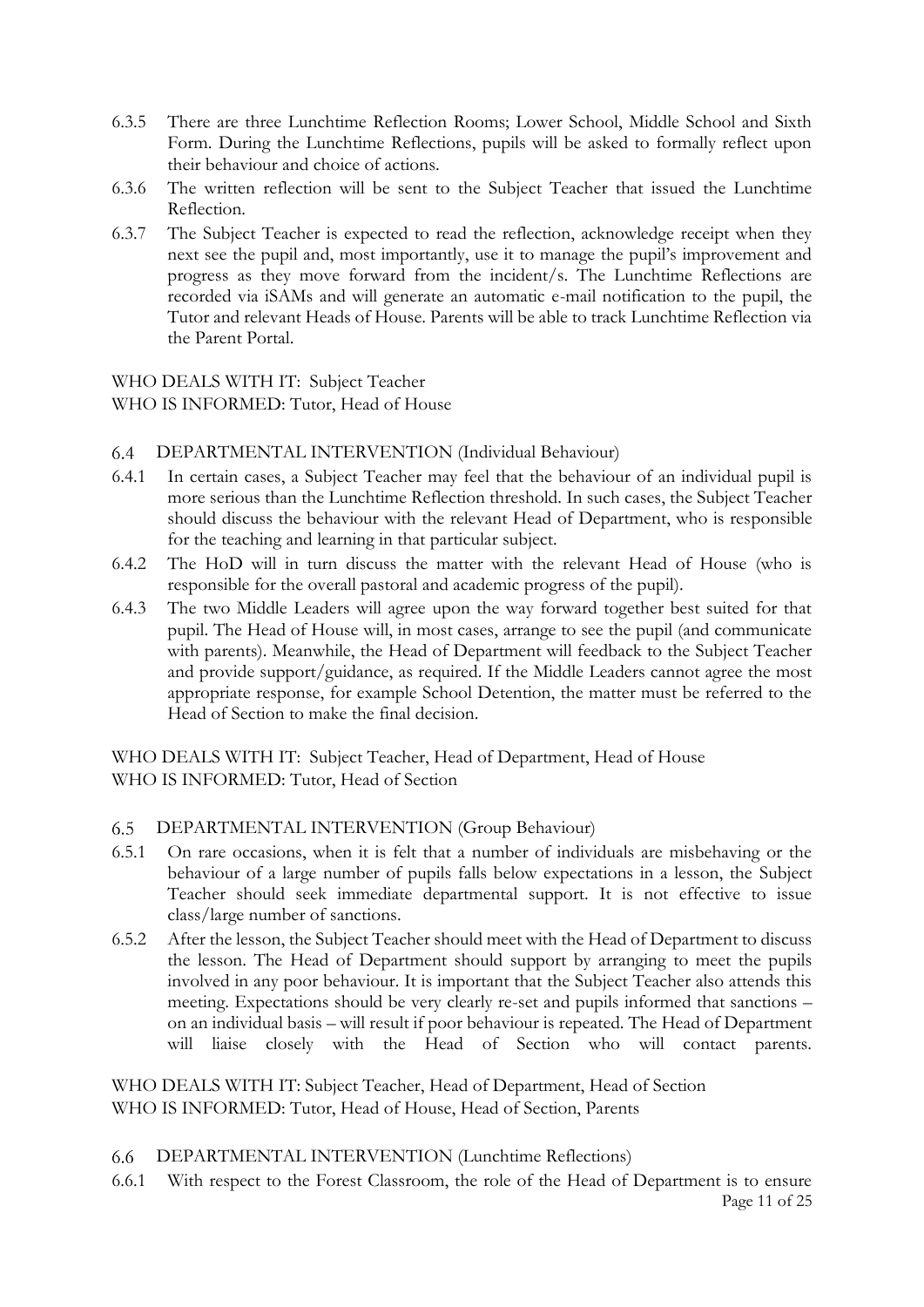that the atmosphere in their subject classrooms is conducive to expert teaching and learning and that the expectations of the Forest Classroom are consistently applied. Heads of Department will provide guidance and support to their Subject Teachers in establishing this. To help this, the Deputy Head Academic's Office will provide regular updates to Heads of Department.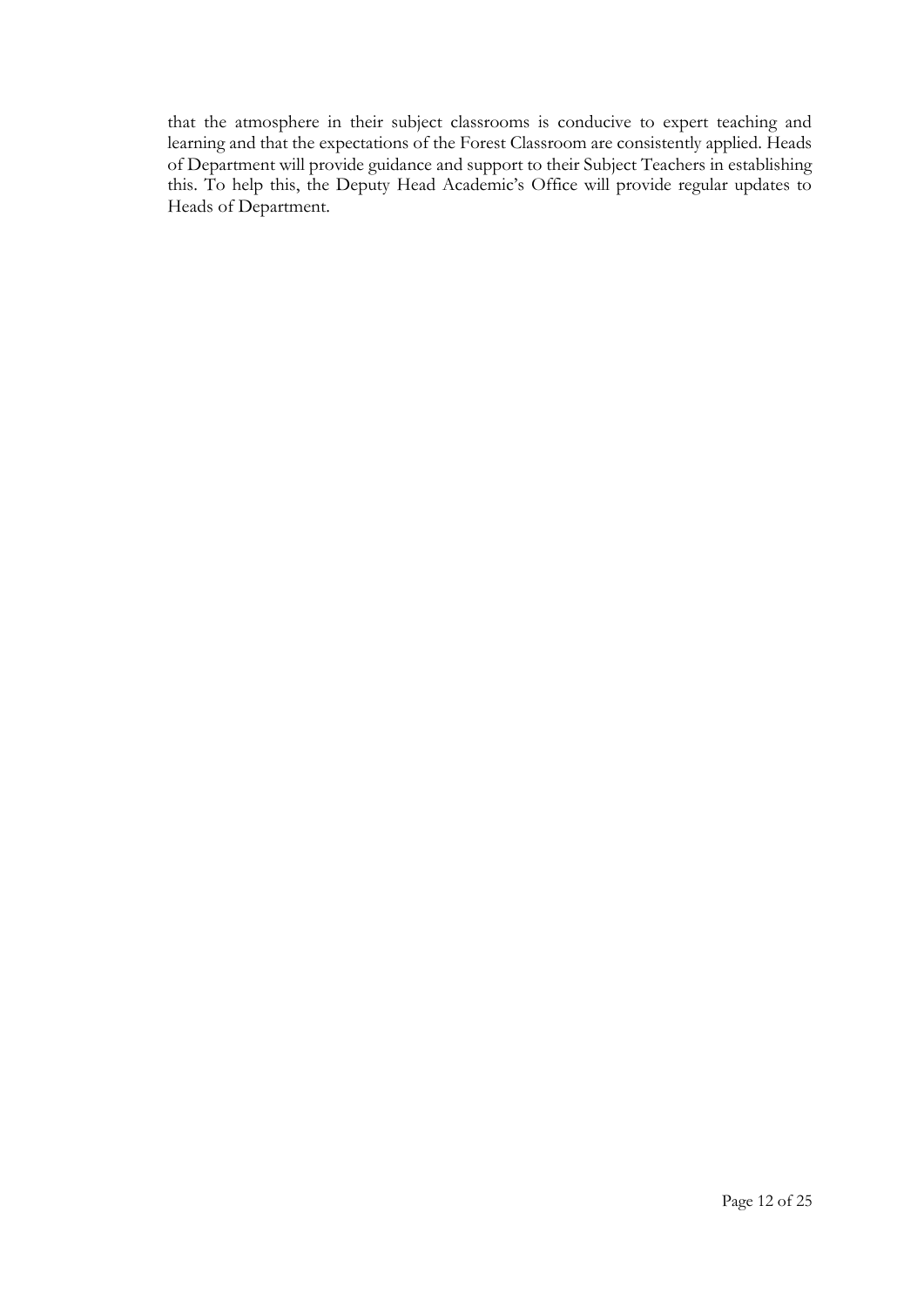## <span id="page-12-0"></span>**7 THE FOREST CLASSROOM – ESCALATION PROCESS**

#### LOWER SCHOOL AND MIDDLE SCHOOL  $7.1$

- 7.1.1 If a pupil receives **3 Learning Reflections** from a specific teacher within the department. When this happens, the Head of Department will discuss this informally with the member of staff and offer support, if required. In some cases, the Head of Department may decide to contact the relevant Head of House to attain more information.
- 7.1.2 If an individual pupil accrues **6 Learning Reflections** from an individual Subject Teacher, the Head of Section will implement the Leadership Detention having informed the Head of Department, the Head of House and the Subject Teacher
- 7.1.3 If any individual attains **9 sanctions** from the same teacher in an academic year, the Deputy Head Academic will meet with the Head of Section to discuss options.

### SIXTH FORM

- 7.2.1 If an individual receives **5 Learning Reflections** in the subject (across different teachers). When this happens, the Head of Department will discuss this informally with the members of staff and offer support, if required. The Head of Department will contact the relevant Head of House to attain more information.
- 7.2.2 If an individual pupil accrues **8 Learning Reflections** from a subject (across different teachers) the Head of Section will implement the Leadership Detention having informed the Head of Department, the Head of House and the Subject Teacher
- 7.2.3 If any individual attains **12 sanctions** from the same subject in an academic year (across different teachers) the Deputy Head Academic will meet with the Head of Section to discuss options.

WHO DEALS WITH IT: Deputy Head Academic and Head of Section, Subject Teacher, Head of Department, Deputy Head Academic (9 sanctions)

WHO IS INFORMED: Subject Teacher, Head of Department, Tutor, Head of House and Parents

#### $7.3$ WORK REPORT

7.3.1 The Head of House may decide to place an individual pupil on work report across all subjects to monitor progress. If this is the case, clear targets will be set that will be reviewed at the end of the report period, not normally longer than three weeks.

### WHO DEALS WITH IT: Head of House

WHO IS INFORMED: Tutor, Head of Section, Subject Teachers, Parent

### SATURDAY WORK CATCH-UP

7.4.1 The Head of Section may decide to place a pupil in a Saturday work catch-up**.** This is not a sanction. It is a supportive measure reserved for pupils in examination years and those in danger of not meeting specified deadlines (in two or more subjects). The catch-up is served during Saturday mornings when a Leadership Team Detention takes place. The Saturday Catch-up is discussed between Heads of Department and Heads of House but must be ratified by the Head of Section.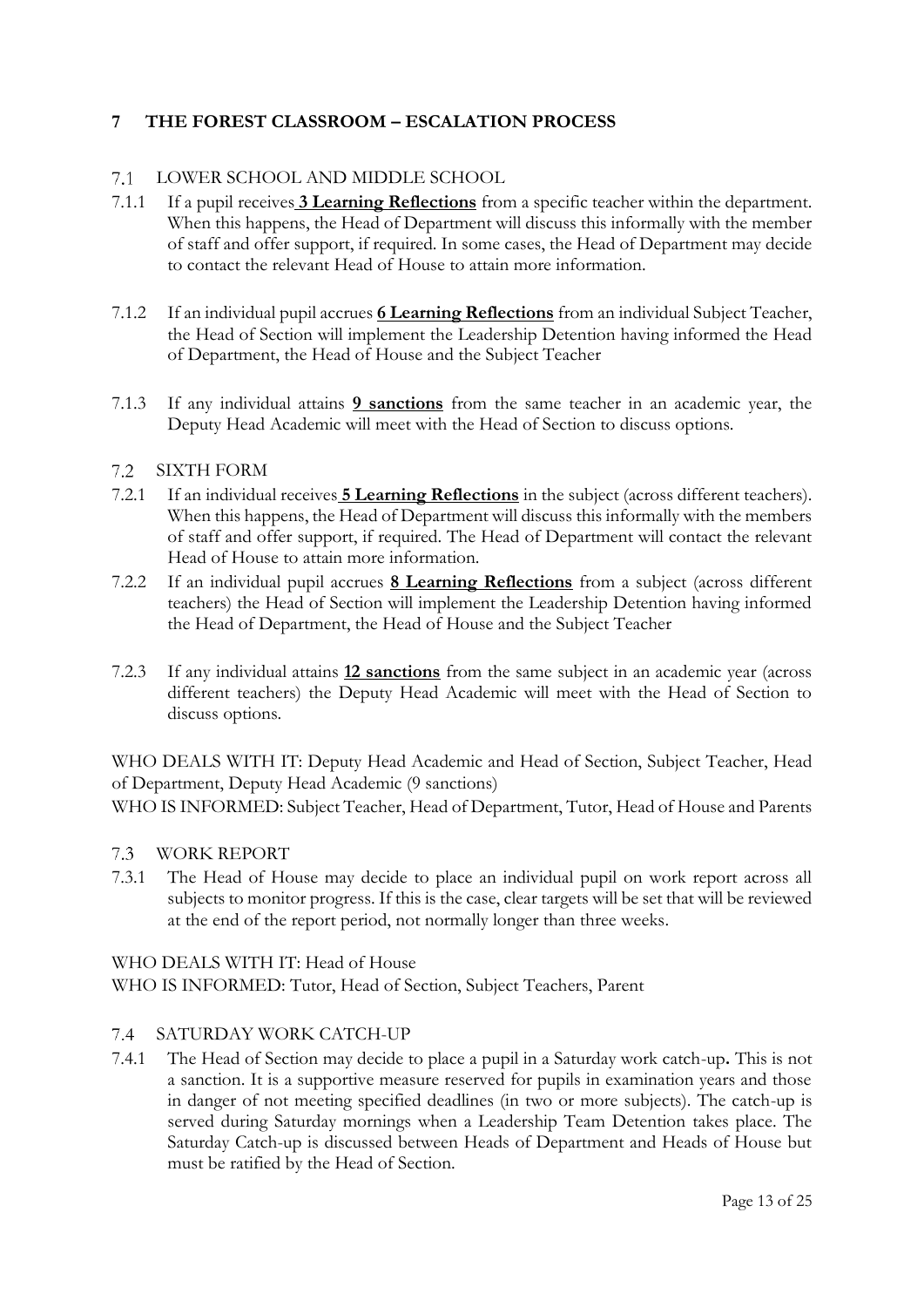## WHO DEALS WITH IT: Head of House and Head of Department WHO IS INFORMED: Tutor, Head of Section (ratification), Parent

#### $7.5$ IMMEDIATE REMOVAL

- 7.5.1 In exceptional cases, for example due to very high-level welfare concerns or that the behaviour of an individual pupil is unsafe and/or causes significant disruption to the lesson that cannot be addressed by the normal implementation of the Behaviour Policy, for example repeated defiance or persistent rudeness to staff a Subject Teacher may, as a last resort, decide that the pupil should be removed from the lesson. In this case, the teacher should contact the School Office via e-mail, naming the pupil(s), year group and classroom in the subject field. The School Office will, in turn, contact the Pastoral Office. The Deputy Head Pastoral who will attend the lesson and collect the pupil.
- 7.5.2 If the Deputy Head Pastoral is unavailable, the relevant Head of Section will be sought. If the pupil is required to leave the lesson in relation to conduct, a higher order sanction is likely to follow.

### WHO DEALS WITH IT: Deputy Head Pastoral

WHO IS INFORMED: Tutor, Subject Teacher, Head of Department, Head of House, Head of Section, Parent of pupil involved.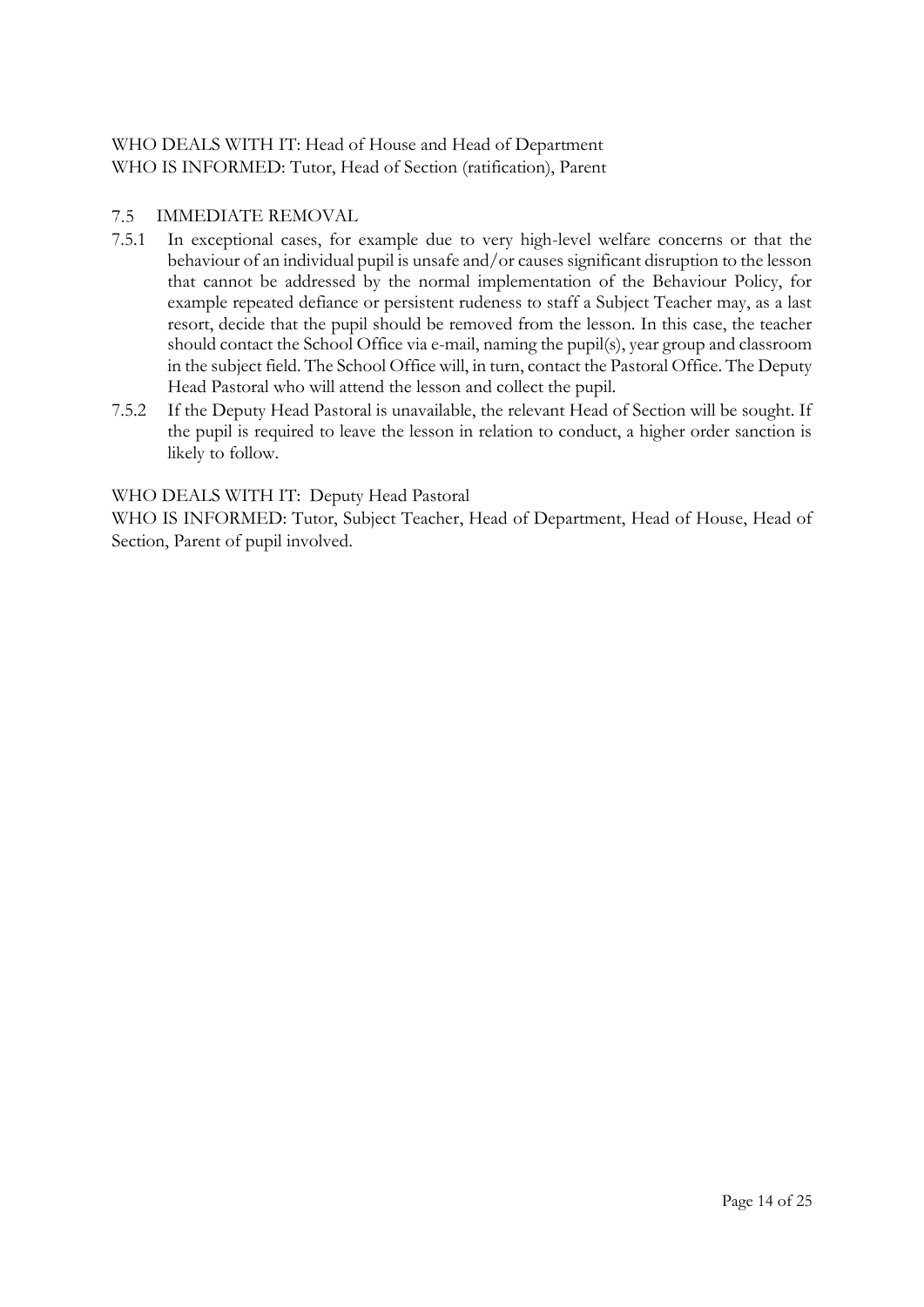## <span id="page-14-0"></span>**8 SANCTIONS IN RELATION TO THE FOREST COMMUNITY**

#### RESPONSIBILITY OF ALL STAFF 8.1

- 8.1.1 At all times, the behaviour of pupils is expected to be commensurate with our highest expectations. Members of staff are always encouraged to establish positive professional relationships and to speak directly to pupils to address any instances of unacceptable behaviour around the school site. The following should act as guidelines:
- When interacting with pupils around the site, e.g. when on duty, we firmly believe that staff will be able to address inappropriate behaviour by speaking directly to pupils.
- Duty staff will use their professional judgement to decide if the behaviour requires them to set a Learning Reflection. If it is felt that the behaviour exhibited cannot be wholly addressed initially by a professional conversation or then by the issuing of a Lunchtime Reflection the member of staff must report the matter in full to the relevant Tutors and Heads of House.
- All members of staff should address uniform infringements, but the monitoring of this is driven through Tutors and Heads of House to ensure consistency of communication and to understand the context and background of each pupil. Staff are strongly encouraged to efficiently share any/all concerns with relevant Tutors and Heads of House.
- If any pupil is rude, defiant when being spoken to or refuses to comply with the instructions of a member of staff, this must be reported to the relevant Head of House immediately who is likely to issue a School Detention, or in more serious cases, refer the matter to the relevant Head of Section.
- Staff should follow the mobile phone guidelines to ensure appropriate sanctions are issued if required.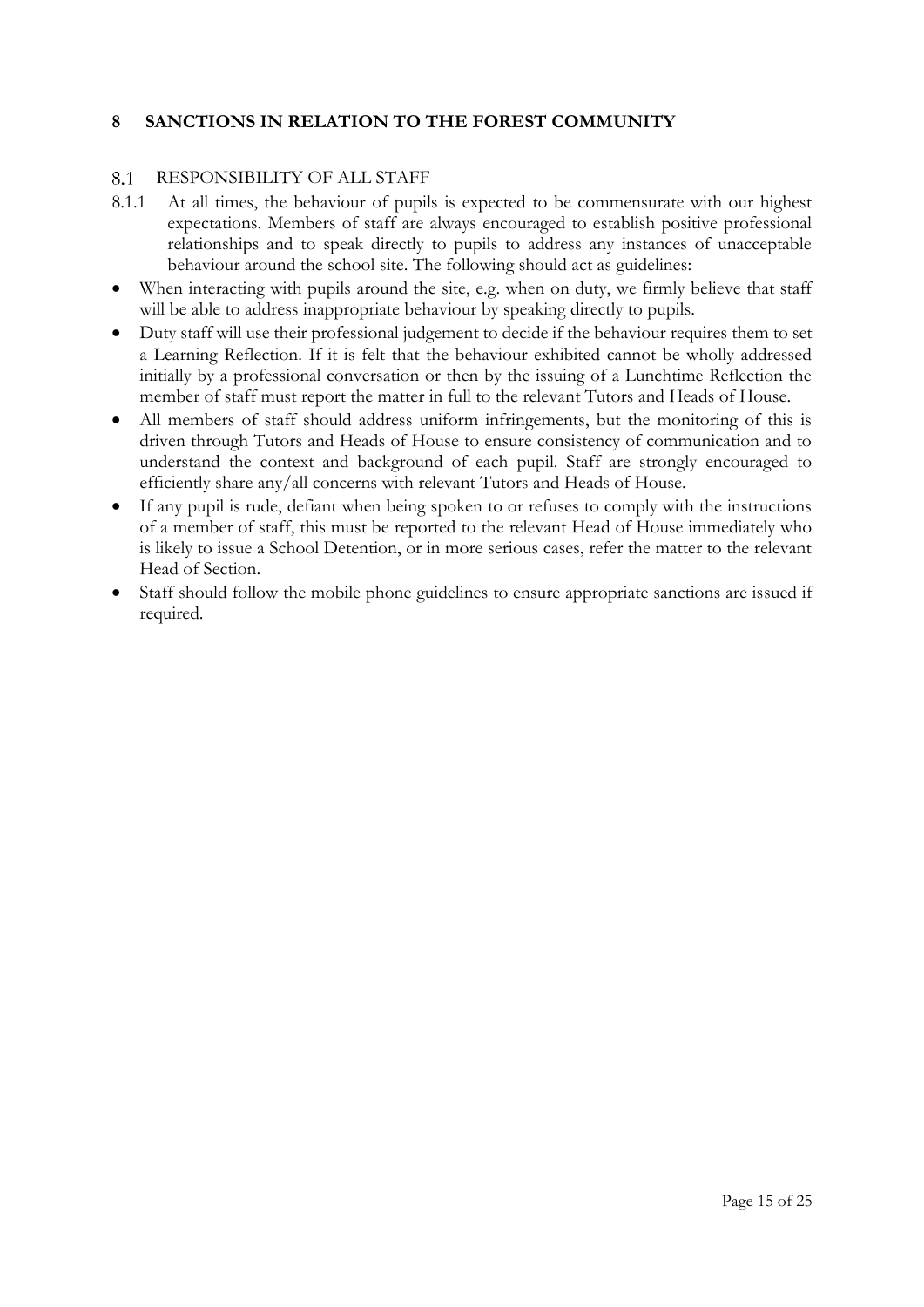## <span id="page-15-0"></span>**9 SCHOOL DETENTION**

- 9.1 To receive a School Detention a pupil is showing an unwillingness to adapt or change their behaviour in School, or an individual incident of misconduct is serious in itself. The Head of House will want to explore possible reasons for this behaviour and monitor the pupil closely. If the School Detention is implemented as a result of behaviour in a lesson, the Head of Department and Subject Teacher will be informed.
- $9.2$ The School Detention takes place on Friday afternoon from 3.50pm - 4.50pm. School Detentions are held in two different rooms, i.e. Lower School and Middle School/Sixth Form. A letter or phone call from the School office will be sent to parents giving at least 24 hours notice. A failure to attend the School without an acceptable excuse will result in the pupil receiving a Leadership Team Detention. The Heads of House are the 'gatekeepers' for this sanction and are responsible for ongoing interventions, monitoring and support for pupils in their house taking a fully holistic view.
- Heads of House are issued with a spreadsheet each week showing commendations and  $9.3$ sanctions per pupil. The spreadsheet will also summarise the sanctions accrued by individual pupils in each department.
- 9.4 If a pupil does not turn up for a Friday detention, they will be put in for the next Friday if they do not turn up for the second time it will result in a Leadership (Saturday) detention.

## WHO DEALS WITH IT: Head of House

WHO IS INFORMED: Tutor, Head of Section, Parents. Subject Teacher and Head of Department, if the School Detention is implemented as a result of behaviour in a lesson.

#### THE ROLE OF THE TUTOR IS TO:  $9.5 -$

- Ensure that they have the 360-degree view of their tutees including overseeing their pastoral, co-curricular and academic journey.
- Ensure they are the first point of contact supporting the agreed and formalised communication channels.
- Be a role model and set high aspirations for all tutees.
- Ensure tutees connect with the tutor time activities to support with behaviour strategies and development of personal, social and emotional tools to guide behaviour development.
- Keep detailed records of all forms of unacceptable behaviour on the part of their Tutees e.g. lateness for registration, misbehaviour in classrooms, tardiness with work, incorrect uniform, rudeness to staff etc (this list is not exhaustive).
- Ensure that the pupil's individual file is updated by immediately passing relevant information using the contact pupil teachers function on ISAMs copying in the relevant admin group.
- Counsel Tutees about choice of actions and behaviour in all learning environments and those environments associated with the Forest Community.
- Contact parents after consultation with their Head of House (by email or telephone or letter) about a pupil's academic performance, classroom or out-of-classroom behaviour and choice of actions.

### THE ROLE OF THE HEAD OF HOUSE IS TO:

- Ensure that they have the 360-degree view of their tutees including overseeing their pastoral, co-curricular and academic journey.
- Work closely with Tutors to monitor areas of concern, highlight strengths and suggest areas for developments including target setting.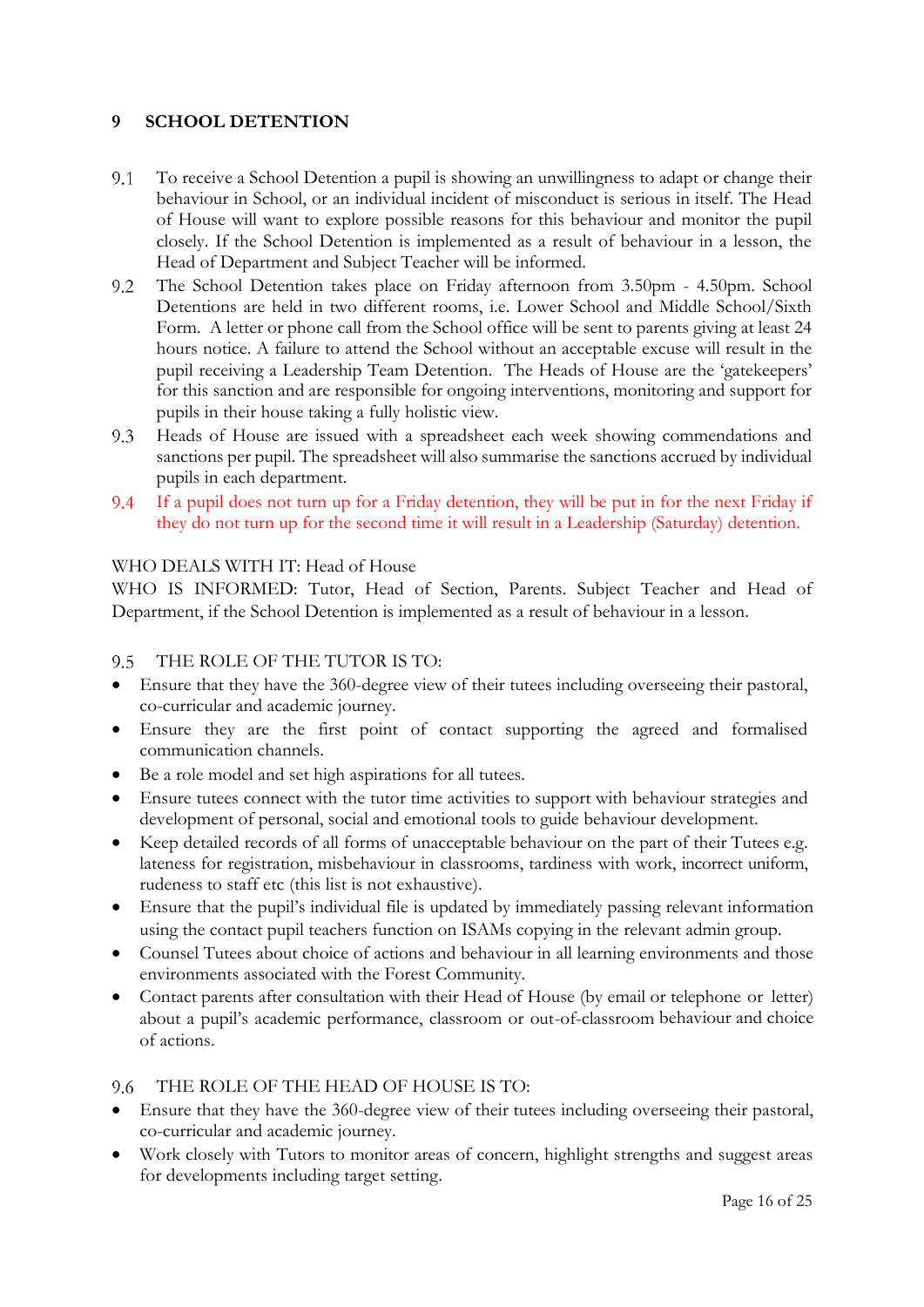- Consider that there may be wellbeing, child protection and/ or safeguarding issues underlying poor behaviour or actions
- Place a pupil on Work Report, after consulting the Heads of Section.
- Issue Head of House Detentions to pupils, as appropriate.
- Meet with parents in School to discuss specific areas of concern and spell out necessary measures designed to improve a pupil's behaviour.
- Work closely with the Heads of Section whenever a pupil is not responding to disciplinary measures and sanctions.
- Role model high expectations including setting high aspirations for all pupils of their house.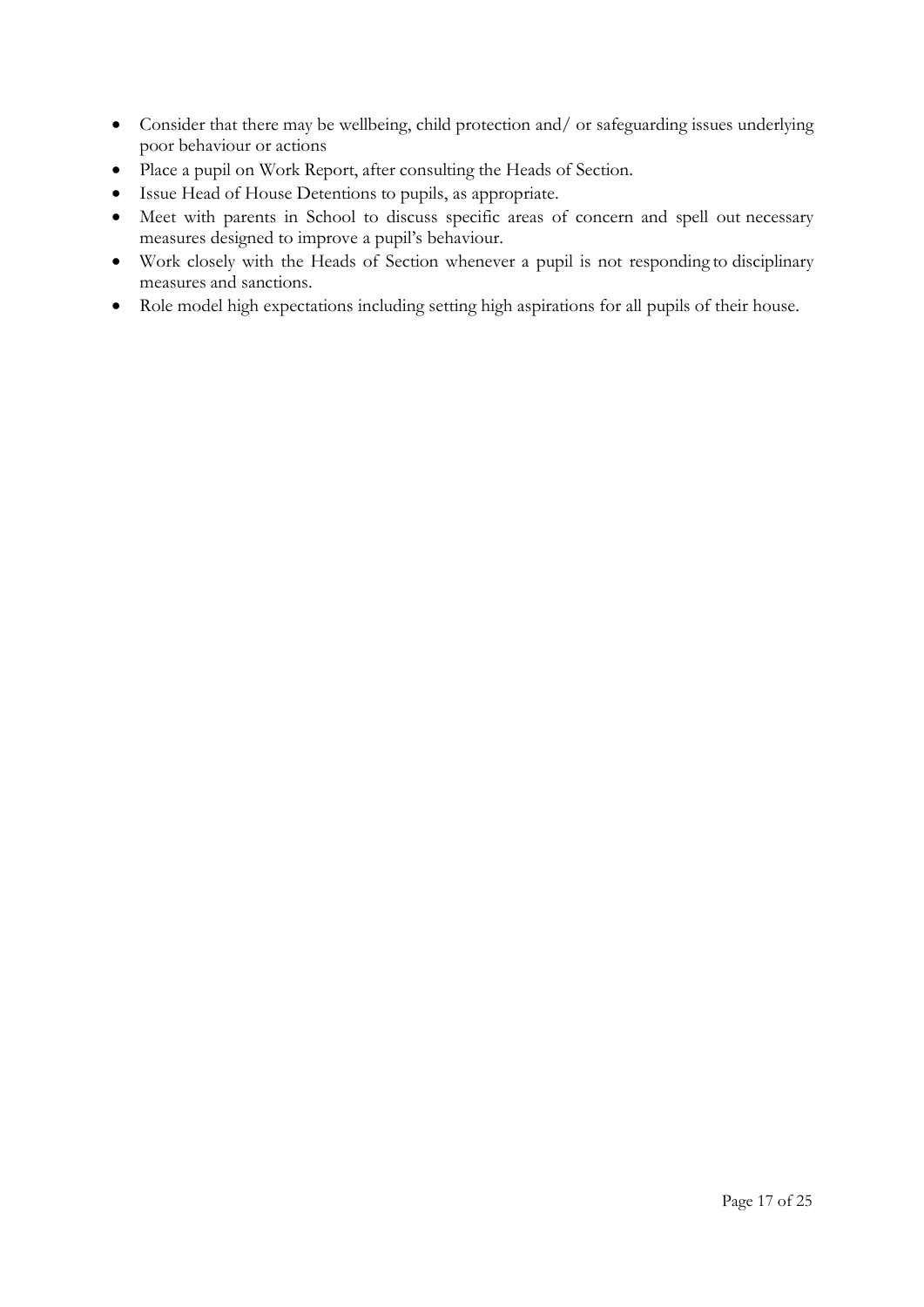## <span id="page-17-0"></span>**10 HIGHER ORDER SANCTIONS**

These sanctions will be used to address unacceptable behaviour with reference to both The Forest Classroom and The Forest Community.

### 10.1 LEADERSHIP TEAM DETENTION

A very serious breach of discipline may result in a Leadership Team Detention which takes place on a Saturday morning. Recommendations for Leadership Team Detentions will normally come to the Heads of Section from Heads of House, although may also come from Heads of Department, i.e. if a pupil accrues 6 sanctions from the same teacher. Leadership Team Detentions are three hours long and supervised by members of the Leadership Team on rotation.

A failure to attend a Leadership Team Detention without an acceptable excuse may result in an Internal Exclusion.

### WHO DEALS WITH IT: Head of Section and Head of House

WHO IS INFORMED: Tutor, Head of House, Parents. Subject Teacher and Head of Department, if the School Detention is implemented as a result of behaviour in a lesson.

## 10.2 INTERNAL EXCLUSION

10.2.1 The Heads of Section and or Deputy Head Pastoral may internally exclude a pupil for a one-day period for serious offences that are deemed to fall between the threshold of the Leadership Team Detention and Temporary Exclusion. A pupil can only serve one Internal Exclusion in an academic year. If the pupil places themselves in this territory again in a school year, a more serious sanction would be applied.

WHO DEALS WITH IT: Head of Section and Deputy Head Pastoral WHO IS INFORMED: Tutor, Head of House, Parents

10.2.2 The role of the Heads of Section is to:

- Step in to support Subject Teachers, Heads of Department, Tutors, Heads of House, as necessary and appropriate;
- Give advice and guidance to Heads of House,
- Issue Leadership Team Detentions and Internal Exclusions
- Communicate with parents
- Work closely with the Deputy Head Pastoral whenever a pupil is not responding to formal sanctions, outlined above, or has committed an offence requiring Temporary exclusion or possibly permanent exclusion.

### 10.3 TEMPORARY EXCLUSION

10.3.1 The Deputy Head Pastoral working alongside the Head of Section may temporarily exclude a pupil, usually for a one, two or three-day period, for serious offences or a complete failure or persistent breaching of School Rules and normal sanctions. Any individual pupil who accrues a third Temporary Exclusion during their time at Forest will automatically attend a Determination Meeting with the Warden and may be subject to Permanent Exclusion. However, that does not preclude a Determination Meeting happening prior to a third Temporary Exclusion if the Warden decides it is necessary.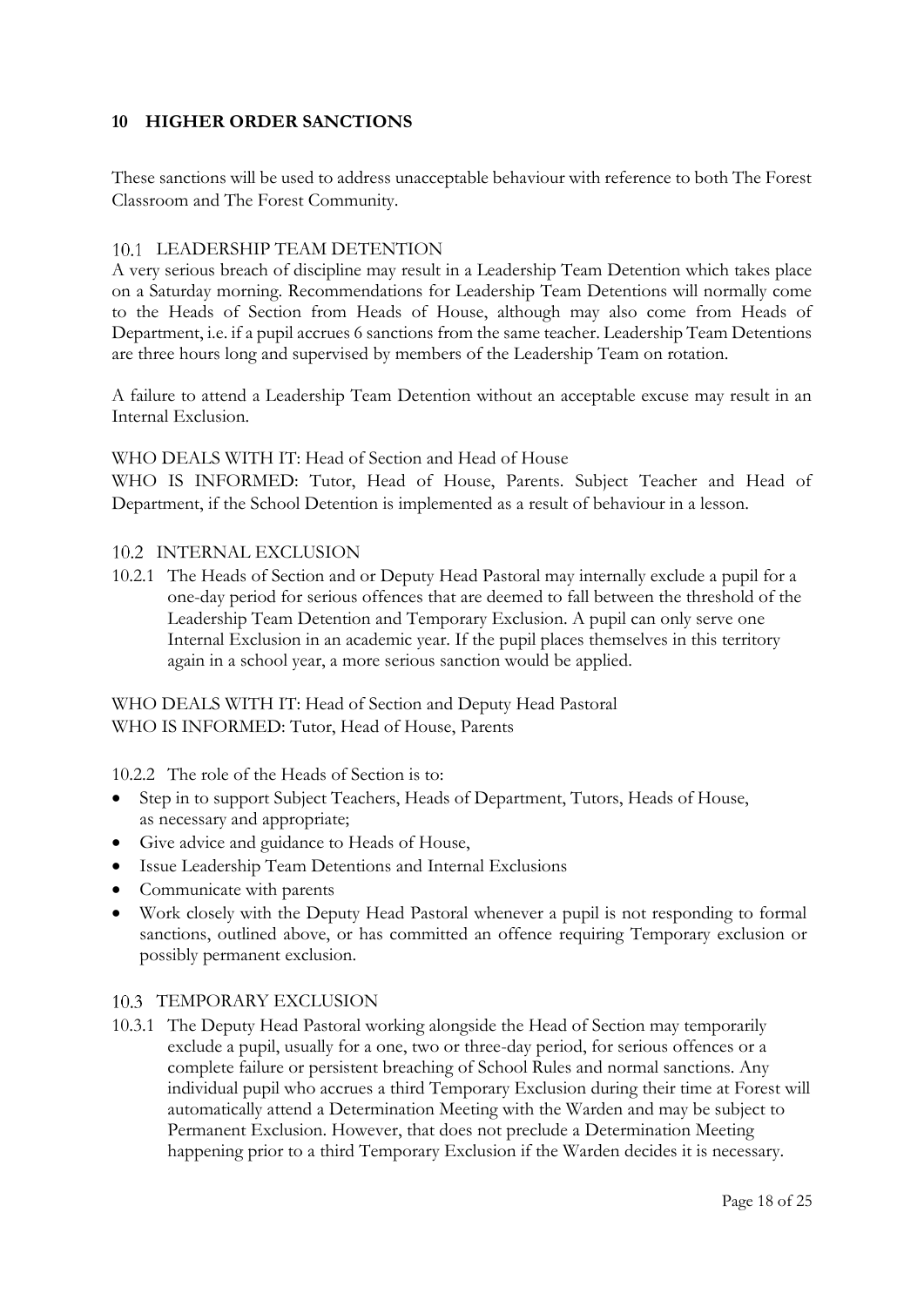## WHO DEALS WITH IT: Deputy Head Pastoral and Head of Section WHO IS INFORMED: Senior School staff, Parents of pupils involved

10.3.2 The role of the Deputy Head Pastoral is to:

- Work closely with any and all colleagues, as necessary and appropriate.
- Give advice and become involved with disciplinary matters which are long standing and/or serious.
- Temporarily exclude a pupil, which will be communicated to the Warden.
- Oversee communication with parents.
- Take a central role in any matter which may result in Permanent Exclusion.

10.3.3 The following offences are likely to warrant Temporary Exclusion (the list is not exhaustive but serves as a guide):

- Being in possession of, consuming and/or being under the influence of alcohol in school and/or when representing the school on a trip or visit
- violent behaviour\*
- bringing the School into disrepute
- any form of repeated bullying
- damaging School property
- gross improper use of School resources
- persistent disruption of lessons
- Persistent rudeness to staff at any time
- persistent truancy
- unsafe and or harmful behaviour to others\*
- any form of repeated serious misbehaving
- theft\*

\*In the most severe cases, these offences could also lead to Permanent Exclusion.

- 10.3.4 The Deputy Head Pastoral will decide whether the seriousness of the behaviour should trigger a Determination Meeting (see Section 8.5.2.3)
- 10.3.5 The process leading to Temporary Exclusion is as follows:
- 10.3.6 Heads of Section will normally carry out a detailed investigation, assemble the facts and discuss them with the Deputy Head Pastoral. The investigation will involve taking verbal and/or written evidence from pupils, staff and others, where appropriate and gathering all the evidence; recording in note form the interview with the pupil concerned to establish their version of events. It may be necessary to isolate pupils whilst the investigation is taking place.
- 10.3.7 The Deputy Head Pastoral and the Head of Section will decide on the appropriate sanction and the length of any Temporary Exclusion. The Warden will be informed. Appropriate support will be given to the pupil on re-admission to the School.

### FOREST COMMUNITY ESCALATION PROCESS

- 6th Lunchtime Reflection (accrued in one term) = School Friday Detention (Head of House)
- If a pupil reaches 6 sanctions via a 'mixed economy'  $=$  Head of House to call home.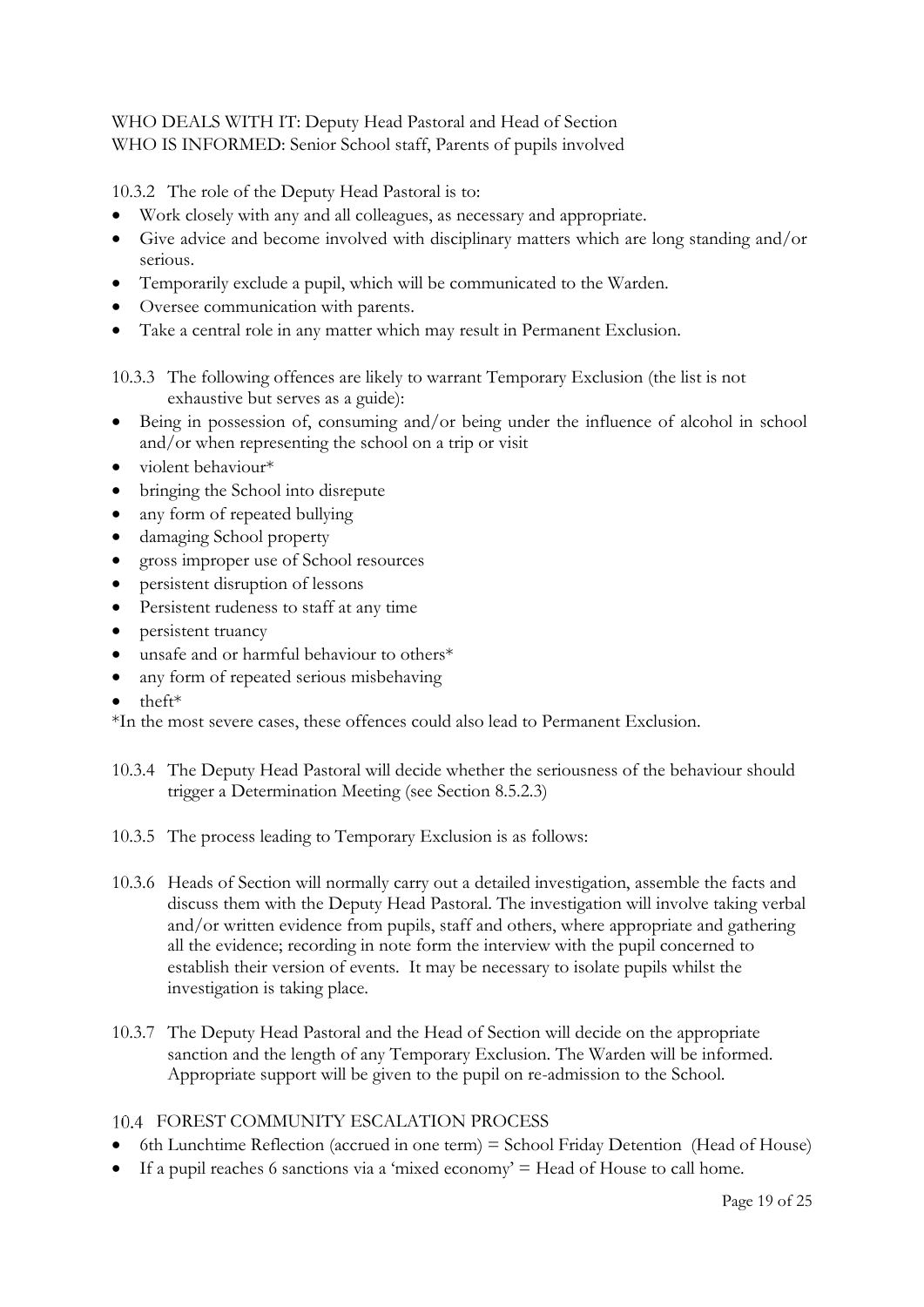- 12th Sanction = Head of Section letter home and parental meeting (Head of Section and Head of House)
- 18th Sanction = Leadership Team Detention (Saturday)
- 24th Sanction = 1-Day Internal Exclusion and parental meeting (Deputy Head Pastoral and Head of Section) Only one per year.
- 30th Sanction  $= 1$ -Day External Exclusion and parental letter (Deputy Head Pastoral)
- 36th Sanction = Determination Meeting (Warden, Deputy Head Pastoral and Head of Section) In addition to this:
- 3rd School Detention (Term) = Leadership Team Detention
- 3rd Leadership Team Detention (annual)  $= 1$ -Day Temporary Exclusion
- 3rd Temporary Exclusion (whole school career) = Determination Meeting (in almost all cases)

## 10.5 PERMANENT EXCLUSION

10.5.1 When the School believes it is in the best interest of a pupil and/or the School community, the pupil will be excluded. Notification of exclusion will be made to the Local Authority.

WHO DEALS WITH IT: The Warden and Deputy Head Pastoral WHO IS INFORMED: All staff

- 10.5.2 The following offences are likely to trigger a recommendation to permanently exclude a pupil (the list is not exhaustive but serves as a guide):
- Involvement with, supplying or buying drugs or other prohibited substances. (Please refer to Substance Education and Management Policy)
- Theft\*
- Violent Behaviour\*
- Repeated Temporary Exclusions
- Behaviour which threatens the safety of others
- Breach of behavioural or attendance contract
- Malicious allegations against staff
- Having run the full gamut of school sanctions
- Bringing the School into disrepute
- Committing a criminal act (as defined by an action that could be pursued by the Police) or any serious misconduct (in the school's view) may lead to temporary or permanent exclusion.

\* Forest School will consider all aspects of the case, on a case-by-case basis. The context of the case will be taken *into account, degree of remorse shown and/or remedial measures taken, damage to the School community and* motives. It should also be noted that permanent exclusion may be imposed after a first offence and that the offences *considered under this policy may have taken place on or off the School premises.*

10.5.3 The Deputy Head Pastoral who is also the Deputy Designated Safeguarding Lead will take overall responsibility for all aspects of the investigation involving the Whole School Designated Safeguarding Lead if incident meets the Safeguarding threshold. The process leading to Permanent Exclusion is as follows: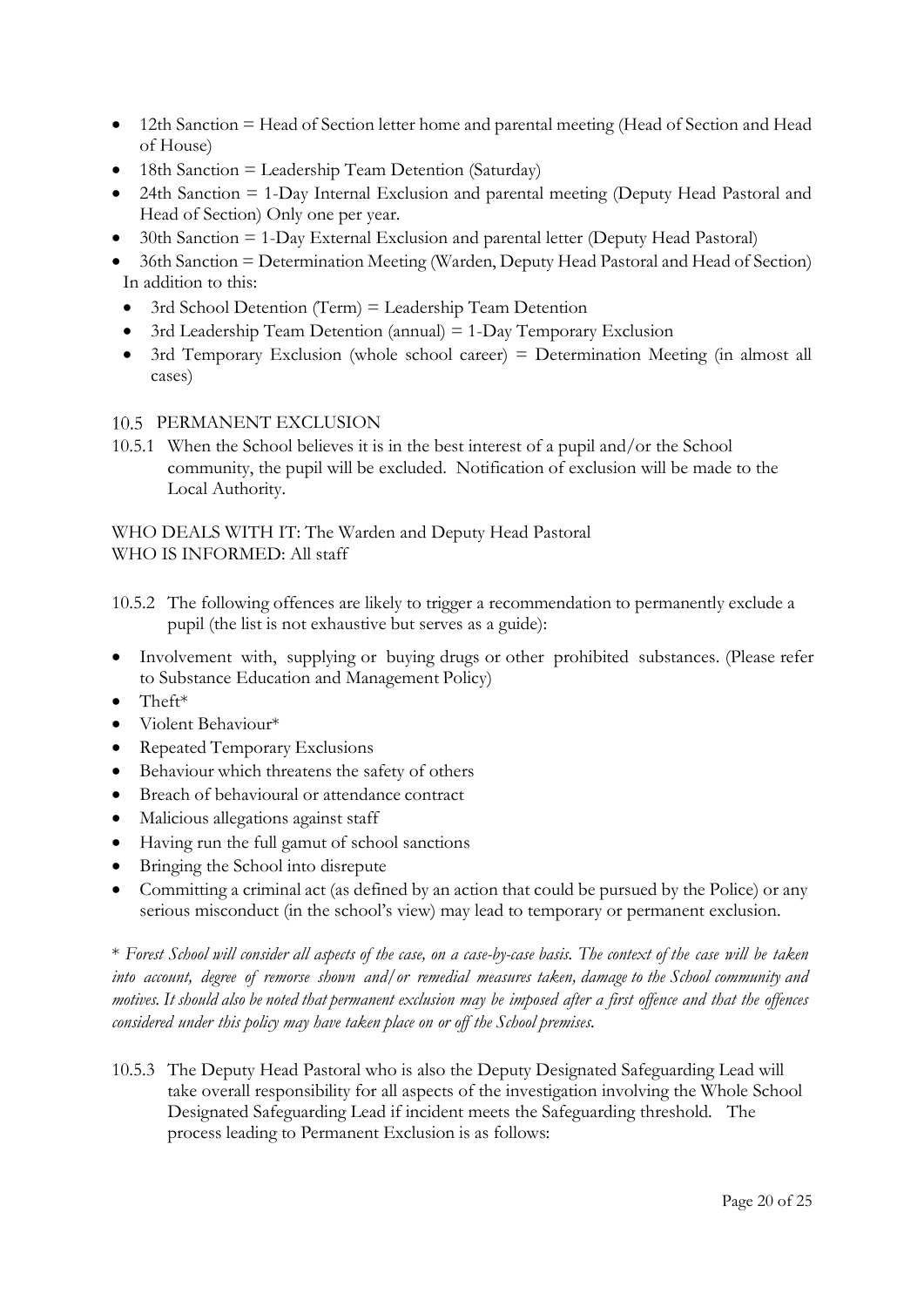- 10.5.4 The Deputy Head Pastoral and relevant Head of Section will carry out a detailed investigation, assemble the facts. The investigation will involve obtaining evidence from pupils, staff and others, where appropriate, and ascertaining the version of events from the pupil under investigation. There will be a written record of all meetings. Once sufficient factual information has been obtained, the parents of the pupil will be informed that an investigation is taking place and the nature of the alleged offence.
- 10.5.5 At this stage the Deputy Head Pastoral will involve the Warden fully, who will reach a decision about next steps. The Warden may decide to seek advice from external agencies including Local Authority Designated Officer and/or separate legal advice, If the Warden believes that Permanent Exclusion is a possibility, he will ask the parents and the pupil to attend a Determination Meeting to be held within 5 days of the request being made. At this stage, the pupil will be sent home from school and will not be permitted to attend school until they have attended the Determination Meeting with their parents. This is not a sanction in itself, but is necessary to enable further investigation and for all necessary information to be gathered.
- 10.5.6 The Determination Meeting will be chaired by the Warden and, usually, the Deputy Head Pastoral and relevant Head of Section will attend. At the Determination Meeting, the Warden will very clearly explain the situation and the rationale for the meeting. He will want to hear the established version of events. Thereafter, he will make reference to relevant policies and will want to hear submissions from the pupil and the parents. No final decision will be taken at the meeting.
- The Warden will communicate his final decision to the parents within 24 hours of the meeting. If the Warden decides to permanently exclude the pupil, he will also inform the Chair of Governors.
- If the pupil's parents wish to appeal they should refer to the Appeal against Exclusion Procedure located on the website.
- The relevant Local Authority will be informed if a decision to permanently exclude a pupil is made.

### 10.9 POLICE INVOLVEMENT

- 10.9.1 In line with guidance received from the Police, regardless of how the Police become involved (witnessed, informed in advance, parent contact, pupil contact or school contact) the School will operate its own policies and procedures outside of the police investigation, unless informed specifically not to, by the police.
- 10.9.2 The school will investigate in accordance with the School Rules, and make its own judgement, leaving the police to investigate any criminal act.
- 10.9.3 Therefore, the School may seek to sanction, Temporary Exclude or Permanently Exclude a pupil(s) for breaches, in line with the School's standards set out above.
- 10.9.4 In such cases, the School will work closely and in liaison with the Police in regards to Safeguarding matters.
- 10.9.5 The school may seek advice from the Police at anytime.
- 10.9.6 The Whole School Designated Safeguarding Lead will support on cases if required and depending on the specific incident/case details.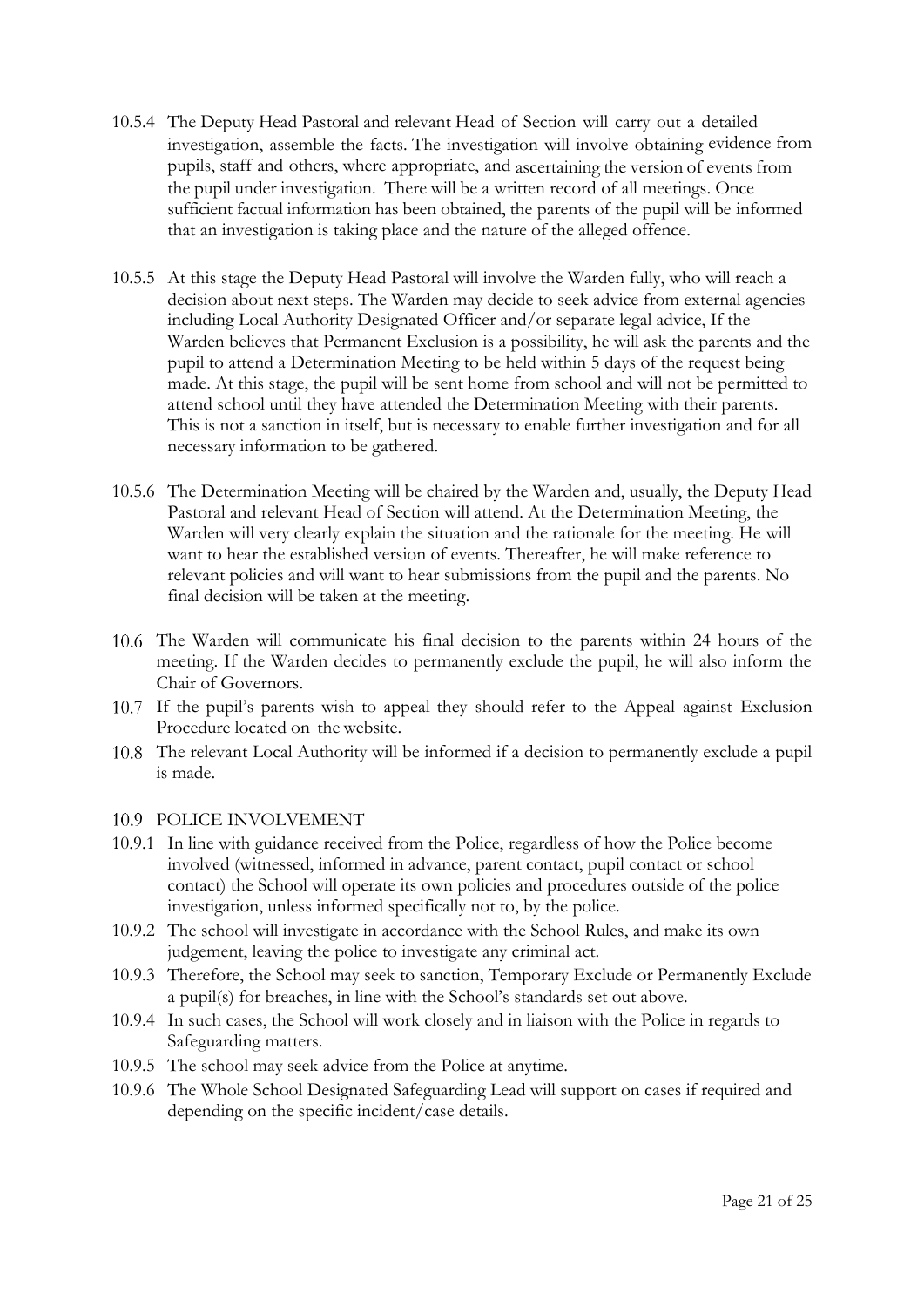## <span id="page-21-0"></span>**11 APPEALS**

- Parents of any pupil permanently excluded by the Warden would be informed of their right of appeal to the School Governors according to the Appeals Procedure, a copy of which is available on the website.
- Forest School is fully committed to ensuring that the application of this policy is nondiscriminatory, in line with the Equality Act (2010). Further details are available in the School's Equal Opportunity Policy.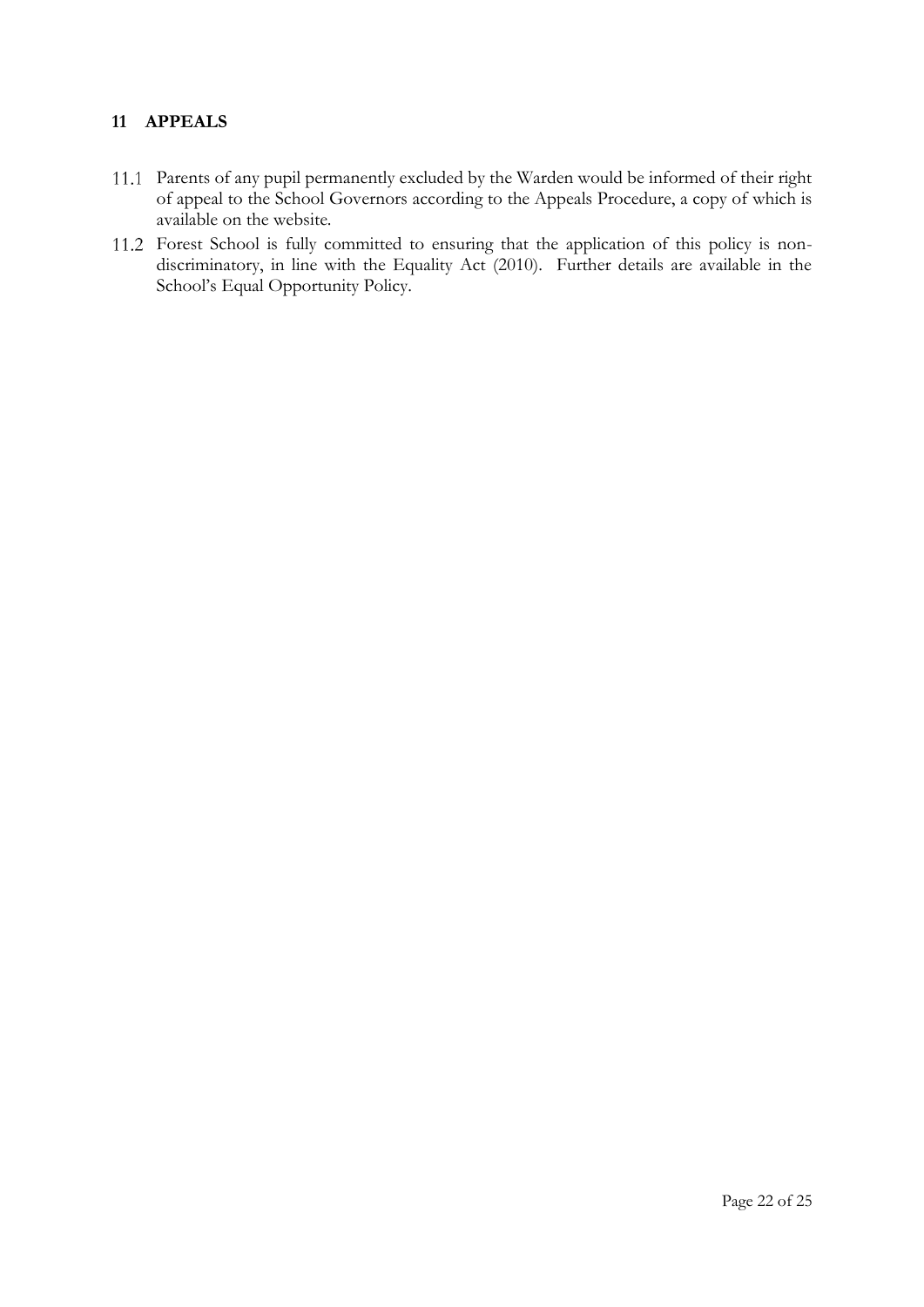

This addendum must be read in conjunction with The Behaviour Policy and the School Rules

The Forest Community places the highest possible premium on three broad values which form the basis of Forest's Behaviour Policy:

- Respect for Self
- Respect for Others
- Respect for the School

In these ongoing difficult and unprecedented times, Forest School will continue to expect the very highest standards and expectations of all pupils. The aim of this addendum to our Behaviour Policy is to inform all stakeholders of the key changes to promote a positive and safe learning environment under strict social distancing guidance set out by the government. The following guiding principles were outlined in the DfE guidance document – Guidance for Secondary School provision from  $15<sup>th</sup>$  June 2020, updated  $25<sup>th</sup>$  May

*We are asking all schools to adopt a range of approaches and actions which can be seen as a hierarchy of controls that, when implemented, create an inherently safer environment, where the risk of transmission of infection is substantially reduced.* 

*This includes:*

- *minimising contact with individuals who are unwell by ensuring that pupils or staff who have coronavirus symptoms, or who have someone in their household who does, do not attend school*
- *washing hands more often than usual - pupils and staff should be encouraged to regularly wash their hands thoroughly for 20 seconds with running water and soap and dry them thoroughly, or use alcohol hand rub or sanitiser ensuring that all parts of the hands are covered*
- *ensuring good respiratory hygiene by promoting the 'catch it, bin it, kill it' approach*
- *minimising contact and mixing, where and when possible (this was be directed by review of case number in community*

At this time, there is an even bigger need for a clearly understood and agreed set of expectations with regards to behaviour specifically around the COVID 19 guidance. The management of behaviour at Forest School requires that every pupil and member of staff takes personal responsibility and adheres to the measures implemented to keep themselves and others safe. As ever, Forest School will work in close partnership with parents and carer in the best interests of the pupils

1. Wash your hands regularly and follow the NHS guidance of "Catch It, Bin it, Kill it"

2. Only bring essential equipment/books to School each day and do not share equipment with fellow pupils

3. Do not come into School if you are feeling unwell but alert a member of staff if you become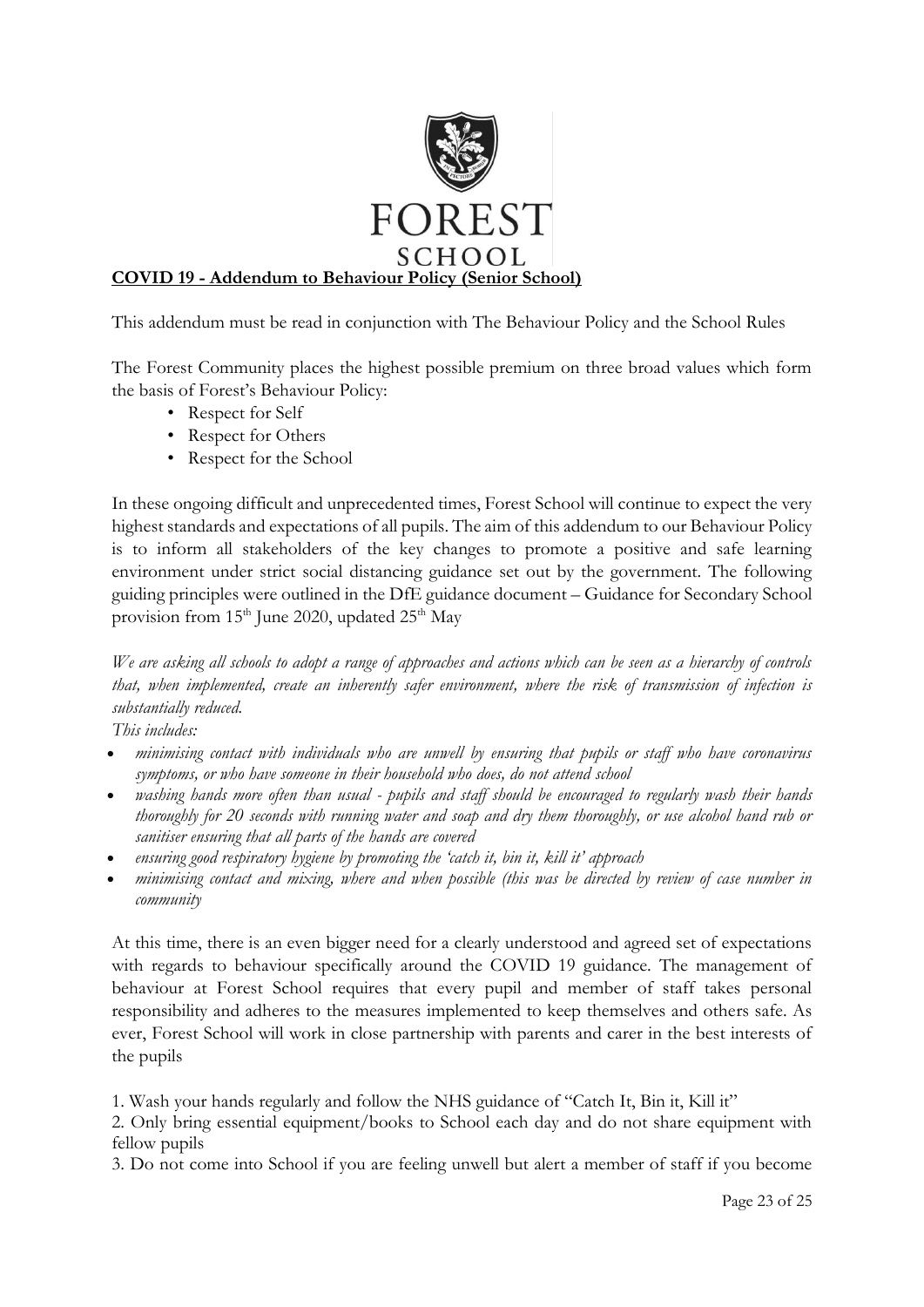unwell during the day

What we are asking you to do:

In the classroom

- Arrive and take your seat straightaway.
- At the end of the lesson, depart slowly and maintain a safe distance. If the corridor is busy, wait until other classes disperse.
- Do not enter any other classroom, venue or location other than what is directed through the timetable.
- Do not shut windows in rooms. Windows should be open at all times. Good ventilation must be maintained at all times as a strong defence against Covid.

Please continue to follow all the expectations of the Forest Classroom.

In the corridors and outside pathways

- Please ensure you maintain a sensible distance whilst on pathways and corridors. Do not walk as a large group.
- Do not go through doors or corridors in an unsafe manner. Allow other pupils to disperse.
- At lunchtime or quarter
- If any queuing is in place, please make sure you maintain a sensible distance and follow the signage and timings displayed (when and where applicable)
- If at any time you feel an area or activity is unsafe, please call the Health & Safety Officer on 020 8509 6545 or alert a member of staff

## Behaviour responsibilities

The Forest School Behaviour Policy including the Forest Classroom and the Forest Community will continue to be used to ensure behaviour is commensurate with our high expectations at all times.

Pupils are expected to take responsibility for their own conduct and behaviour and will be made fully aware of the new COVID 19 measures outlined in this addendum. Pupils are also expected to adhere to the existing behaviour policy and guidance. Pupils are strongly encouraged to report any instances where they believe safety measures are not being adhered to.

All staff are responsible for ensuring this policy and procedures are followed, and consistently and fairly applied. Support amongst all staff in the implementation of the policy is essential. Staff have a responsibility, with the support of the Leadership Team, for creating a safe and secure learning environment with students and staff safety at the forefront.

Parents and carers are expected to take full responsibility for the conduct and behaviour of their child/children both inside and outside of the school linked to the routines and guidance around social distancing. Parents and carers are to work in partnership with the school in maintaining these continued measures linked to COVID 19 and the high standards and expectations of behaviour in line with this addendum.

Page 24 of 25 During the COVID 19 pandemic the safety of pupils and staff is paramount, therefore, if an incident of unacceptable behaviour is linked to failing to adhere to the COVID-19 procedures, the